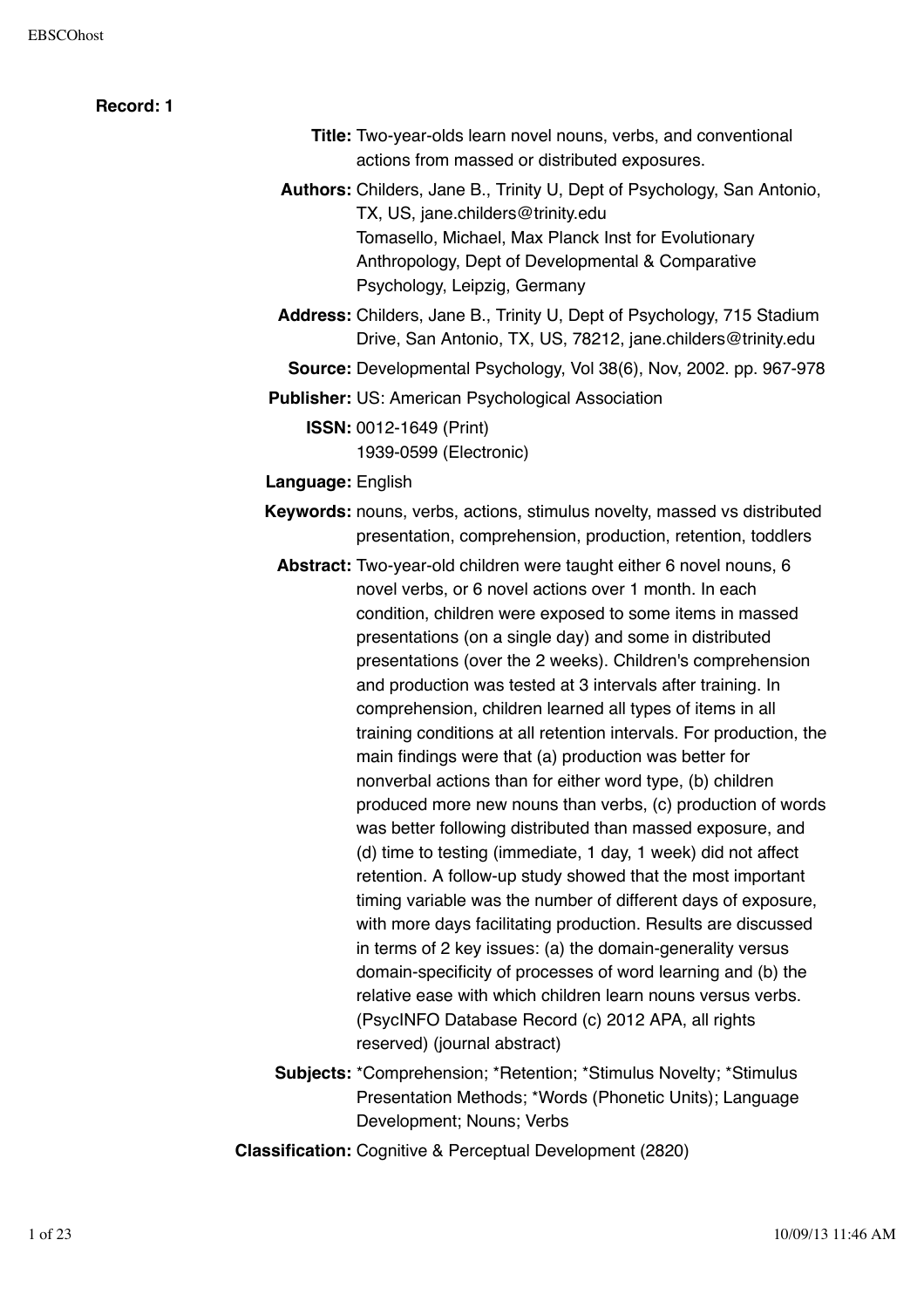**Population:** Human (10) Male (30) Female (40)

**Location:** US

**Age Group:** Childhood (birth-12 yrs) (100) Preschool Age (2-5 yrs) (160)

**Methodology:** Empirical Study

**Format Covered: Print** 

**Publication Type:** Journal; Peer Reviewed Journal

**Document Type:** Journal Article

**Publication History:** Accepted Date: Jun 11, 2002; Revised Date: Jun 11, 2002; First Submitted Date: Mar 14, 2001

**Release Date:** 20021106

**Copyright:** American Psychological Association. 2002.

**Digital Object Identifier:** 10.1037/0012-1649.38.6.967

**PMID:** 12428708

**PsycARTICLES Identifier:** dev-38-6-967

**Accession Number:** 2002-06066-009

**Number of Citations in Source:** 42

**Database:** PsycARTICLES

# **Two-Year-Olds Learn Novel Nouns, Verbs, and Conventional Actions From Massed or Distributed Exposures**

**By: Jane B. Childers** *Department of Psychology, Trinity University* **Michael Tomasello** *Department of Developmental and Comparative Psychology, Max Planck Institute for Evolutionary Anthropology, Leipzig, Germany* **Acknowledgement:** This research was supported by National Institutes of Health Grant HD

35854-01 to Michael Tomasello.

We thank Ignae Thomas, Shannon Tuohy, Farradya Tassy, Kelly Whitman, and Erica Montague for their assistance in data collection and coding. We also thank the parents and children who participated in the study and the teachers and directors at Laurel Heights United Methodist Church, Oak Grove Child Development Center, Druid Hills United Methodist Preschool, Georgia Baptist Hospital Child Care Center, Clifton Child Care Center, Decatur First United Methodist Church Children's Morning Out Program, Brookhaven United Methodist Church Child Care Center, Haygood Child Development Center, and Weiuca Road Baptist Church Child Development Center.

**Correspondence concerning this article should be addressed to:** Jane B. Childers, Department of Psychology, Trinity University, 715 Stadium Drive, San Antonio, Texas 78212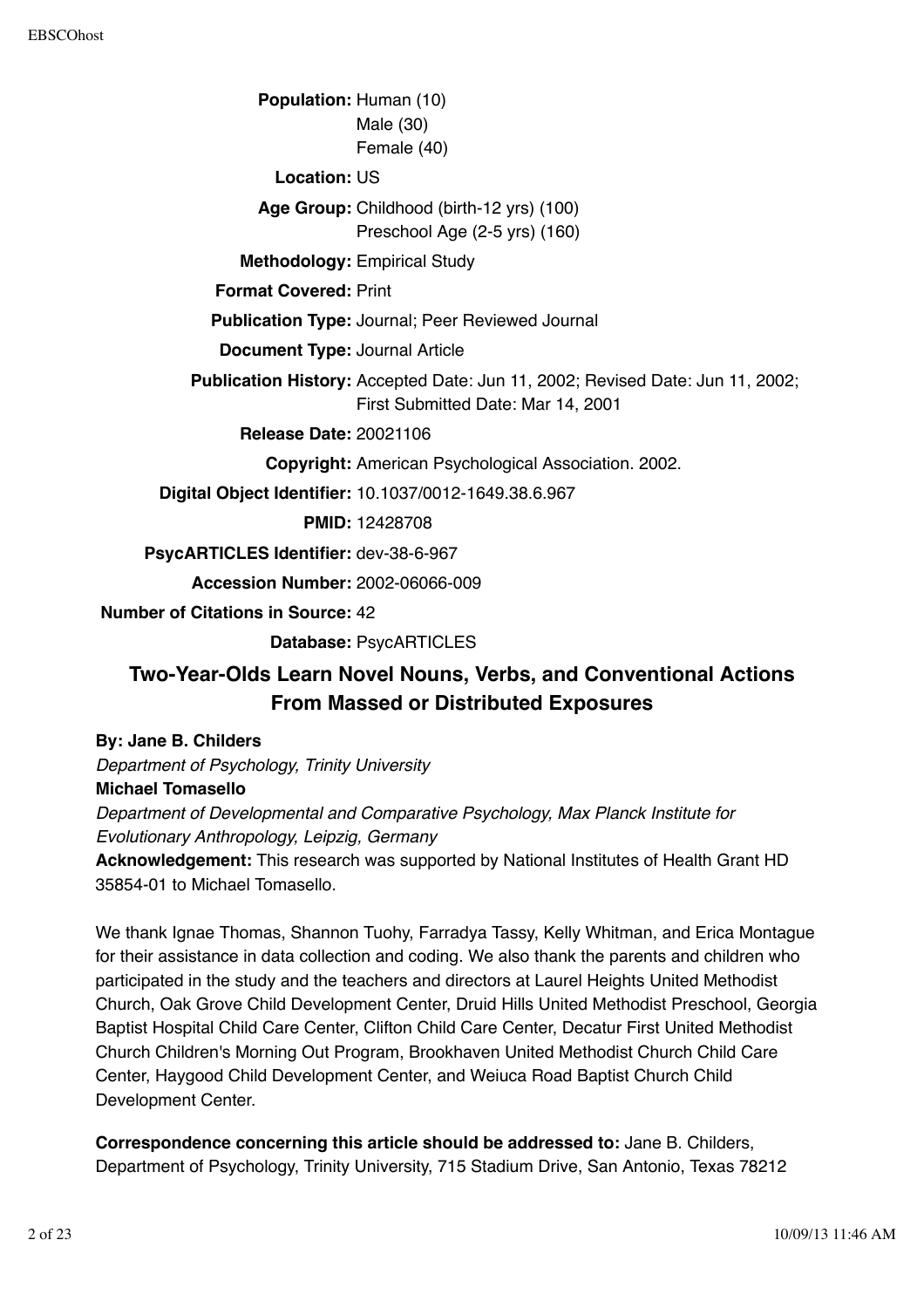Electronic Mail may be sent to: jane.childers@trinity.edu.

Two-year-old children learn new words on a daily basis. A variety of things are known about this process, including the contribution of cognitive skills in this learning (e.g., Gopnik & Meltzoff, 1997), the kinds of social-pragmatic cues children use when learning new words (e.g., Tomasello, 2000), and word-learning principles that may assist them in early word learning (e.g., Golinkoff, Mervis, & Hirsh-Pasek, 1994). Although many studies have examined early word learning, many basic questions remain, including How many exposures does it take for a child to learn a word? Is this different for different kinds of words, such as nouns and verbs? Is this different for comprehension and production? How long can children retain a word after they have learned it (i.e., without further models)? How does the spacing of models across time affect learning and retention? Do the quantitative factors that affect word learning affect the learning of conventional nonverbal activities in the same way?

The most comprehensive quantitative assessments of children's word learning derive from the McArthur Communicative Development Inventories (MCDI; Fenson et al., 1994). On the basis of norms generated from very large samples of Western, middle-class children, we know that 1-year-old children learn about one new word per day and 2-year-old children learn about two new words per day, with comprehension leading production by several months during this period. We also know that the average Western middle-class child hears several thousand utterances per day, most of them multiword utterances ( Wells, 1981), and that the more language they hear, the larger their vocabularies ( Hart & Risley, 1995; Hoff & Naigles, 2002; Huttenlocher, Haight, Bryk, Seltzer, & Lyons, 1991). But in these naturalistic studies there is no information about precisely how often and in what ways children hear particular words, or about how this affects their learning of those words.

A few studies have examined some of the quantitative dimensions relevant to understanding the acquisition of words in comprehension. The most robust finding is that comprehension precedes production. When Goldin-Meadow, Seligman, and Gelman (1976)simply asked 2-year-old children to comprehend or produce common words in an experimental setting, children comprehended about two to three times as many words as they produced. Exploring comprehension further, Carey and Bartlett (1978)found that 3- and 4-year-old children could comprehend a novel word used for a novel object after only a few exposures, and many children retained this comprehension up to 6 weeks later. Markson and Bloom (1997)found that 3- and 4-year-olds comprehended a novel object label 1 week after having heard just a few exposures to it (see also Heibeck & Markman, 1987; Rice, 1990). Woodward, Markman, and Fitzsimmons (1994)found that even 13-month-old infants comprehended a new word at above-chance levels after a 24-hr delay, given only a single training session with nine exposures to the novel word.

Fewer studies have examined the quantitative conditions that facilitate the production of a new word. Nelson and Bonvillian (1978)found that after only a few exposures to a novel label for a novel object, 2½-year-olds could produce that label appropriately more than half the time in that same session (depending on several other factors). In the only study to systematically investigate how many exposures are needed to learn a novel word productively, Schwartz and Terrell (1983)found that children between 12 and 18 months took, on average, about 10–12 exposures to a novel word to be able to produce it appropriately. These children eventually acquired about 35% of a group of 16 novel words presented to them over a 10-week period.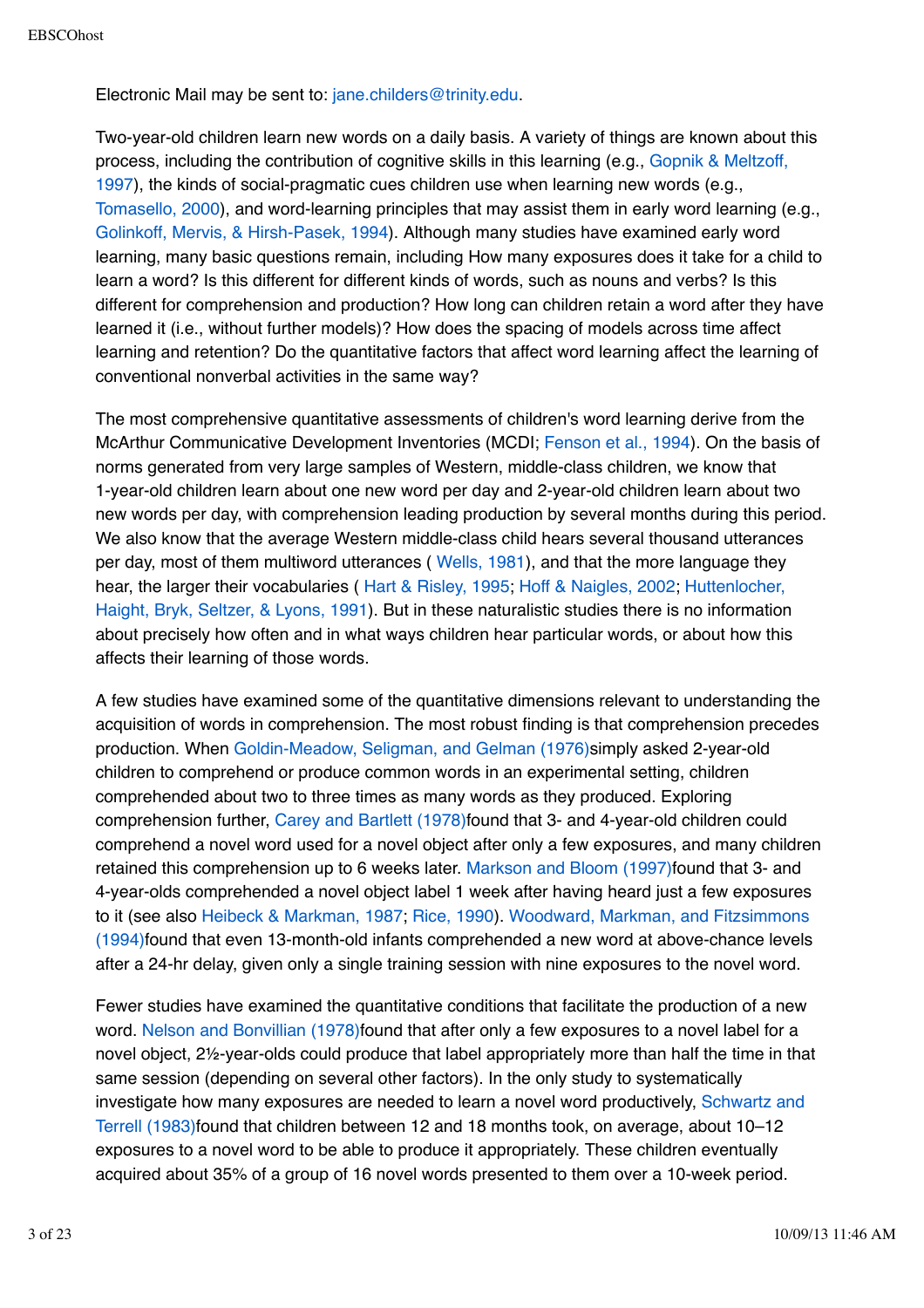Three other variables of special interest are present in some form in one or another of these studies. First, Schwartz and Terrell (1983)reported a very surprising finding. They presented children with novel words on one of two schedules during their 10 weekly sessions. On one schedule they exposed children to a novel word only once per session. On the other schedule they exposed children to a novel word twice per session. What they found was that children took approximately the same number of sessions to learn to produce the new word (6–8), meaning that the less frequently presented words were actually learned after almost half as many exposures as the more frequently presented words (approximately 7–12). This finding was interpreted in the context of the well-known finding in studies of animal and human learning that, given an equal number of exposures, distributed (or spaced) practice at a skill is almost always superior to massed practice with a skill. This finding holds for many different skills for many different species and has been replicated literally hundreds of times (see Underwood, 1961, and Dempster, 1996, for reviews). To our knowledge, there are no other studies that explore this phenomenon systematically for children's word learning.

Second, in a series of two studies, Markson and Bloom (1997; see also Markson, 1999) compared the learning of words to the learning of verbal and nonverbal facts. Thus, they taught some 3- and 4-year-olds the name of a single novel object (or a set of identical objects) saying "Let's measure the koba" (or "Let's use the kobas to measure which is longer"); they taught others that "My uncle gave this to me" (or "My uncle gave these to me"); and they taught still others that "This goes here. That's where this goes" (a sticker on a particular object). They found that in all of the conditions with verbally presented information (the first two), learning was equally good both immediately and after week-long and month-long delays. In the sticker condition, children were equally good on the test of immediate recall, but their memory for the sticker diminished significantly over the week-long and month-long retention intervals. Markson and Bloom interpreted these results as demonstrating that children can learn verbally presented facts about objects as easily as they can learn their names, implying that at least some learning principles are general across linguistic and nonlinguistic domains. At the same time, the nonlinguistically presented fact (the sticker) might involve somewhat different learning principles because children did not seem to retain it as long as the verbally presented fact or name. It should be noted, however, that Markson and Bloom did not test what is arguably the most natural nonverbal learning in which young children engage, namely, the social learning of conventional actions on objects (e.g., combing with a comb; Tomasello, 1999).

Third, one of the most contentious issues in the modern study of word learning is whether children find it easier to learn nouns or verbs. Following Gentner's (1982)review and theoretical proposals, many researchers have begun to examine whether young children's early vocabularies show a "noun advantage" and how patterns in vocabulary growth may be tied to the input. Several studies have shown that children learning English tend to have larger noun than verb vocabularies early in development (e.g., Tardif, Shatz, & Naigles, 1997). There are some indications that this finding may not hold for children learning other languages ( Gopnik & Choi, 1995; Tardif, 1996; but see Au, Dapretto, & Song, 1994, and Tardif, Gelman, & Xu, 1999). The problem for the question of ease of acquisition is that in every language that has been studied, children hear nouns and verbs in different ways. For example, the input to English-hearing infants appears to favor nouns ( Fernald & Morikawa, 1993; Goldfield, 1993), whereas there seems to be less of an advantage for nouns in the input in Korean and Mandarin (Gopnik &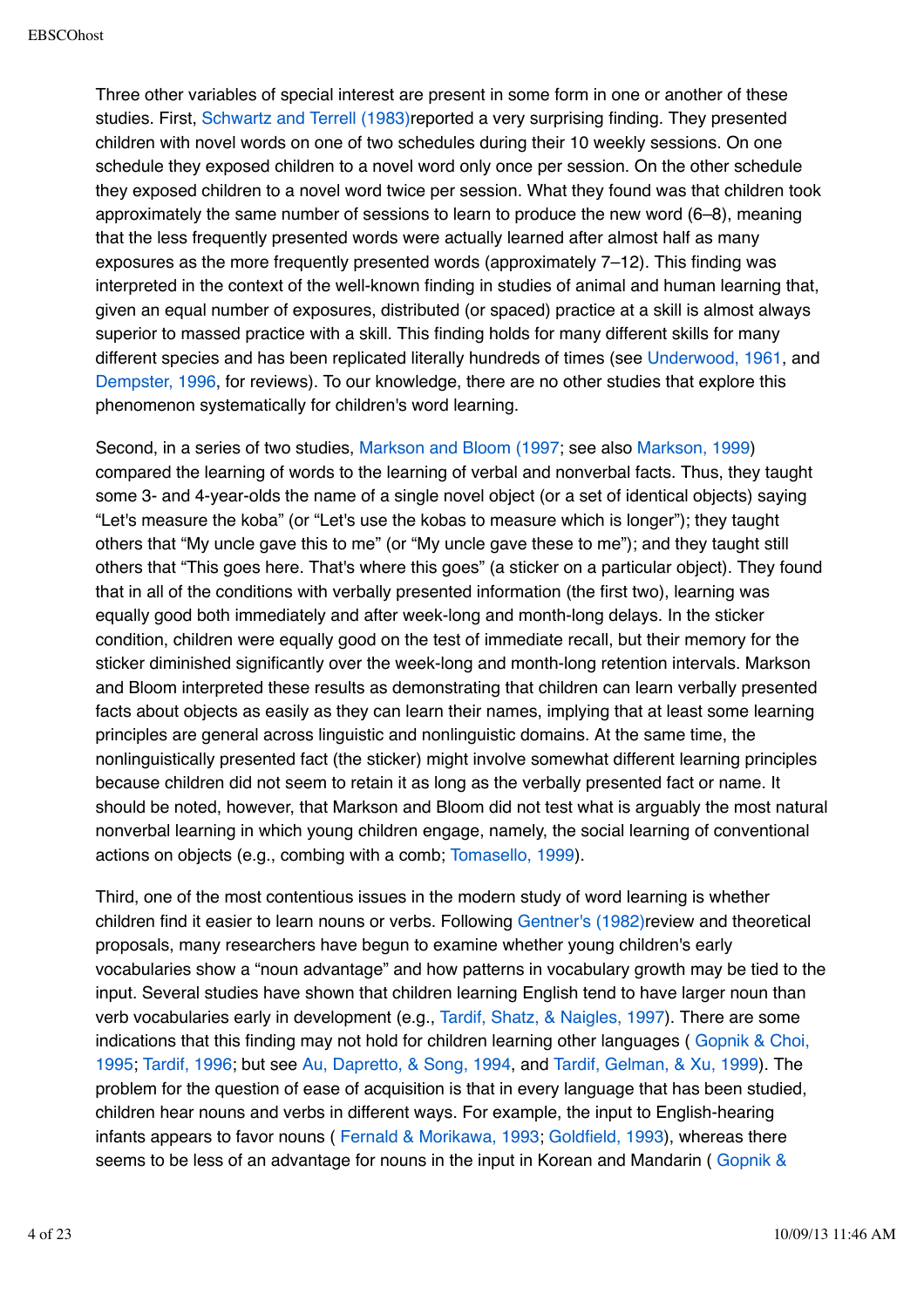Choi, 1995; Tardif, 1996; Tardif et al., 1997). The fact is that there are almost no experimental studies that address directly the issue of whether, when the frequency of nouns and verbs is experimentally controlled, nouns are easier to learn than verbs.

One exception is a study by Schwartz and Leonard (1984). They found that toddlers taught 16 new nouns and verbs were able to learn more nouns than verbs, and required between 20 and 40 exposures to learn the words they eventually produced. However, the children in their study were learning 16 words at a time with 64 objects and actions presented and named in each session. Tomasello and Akhtar (1995)found that 2-year-olds could learn both novel nouns and verbs with enough exposures, but there was no direct comparison of how many or what kinds of exposures are needed in the two cases. Oviatt (1980)found no indications of noun-verb differences in the comprehension of 1-year-olds. Overall, the fact is, the relative ease of acquisition of nouns and verbs must be systematically tested experimentally.

In the current studies, we sought to investigate these three issues experimentally. In the main study, we taught three different groups of 21/2-year-old children six different words or actions over a month-long period. Some of the children learned nouns, some of the children learned verbs, and some of the children learned nonverbal actions associated with particular objects. In all three of these groups, each of the six items was learned on a different schedule. Some were learned on a massed schedule (all exposures on a single day), and the others were learned on various kinds of distributed schedules, ranging from 2 to 4 days of exposure (with different spacing between those exposure days, and one manipulation of number of exposures). Children were subsequently tested at three different retention intervals (immediately, 1 day later, 1 week later) in both comprehension and production.

With this design, the main question we attempted to answer was what kinds of temporal distribution in exposures (perhaps in interaction with number of exposures) are most facilitative of word learning? By including different kinds of words, our results also contribute to understanding differences between verbal and nonverbal information and, perhaps, to the noun-verb question. However, our study was primarily designed to address a basic quantitative question in word learning: How many times (and on how many days) does a 2-year-old need to hear a word to be able to learn it? In one follow-up study, we investigated some additional parameters of the timing and distribution of exposures for the acquisition of novel nouns.

#### **Study 1: Main Study**

In this study, we taught 2-year-old children novel nouns and verbs, varying the number of models and the spacing of the models across days. We then tested children's comprehension and production of these words at various intervals of delay. In addition, we followed the exact same procedures in teaching children novel actions on objects in an attempt to see if the same learning principles applied in a nonverbal task.

# **Method Participants**

Thirty-six 21/2-year-old children participated in the study (mean age  $=$  2 years 7 months; range  $=$ 2 years 4 months to 2 years 10 months). There were 19 girls and 17 boys in the final sample. Six additional children were dropped from the study because they either were not cooperative or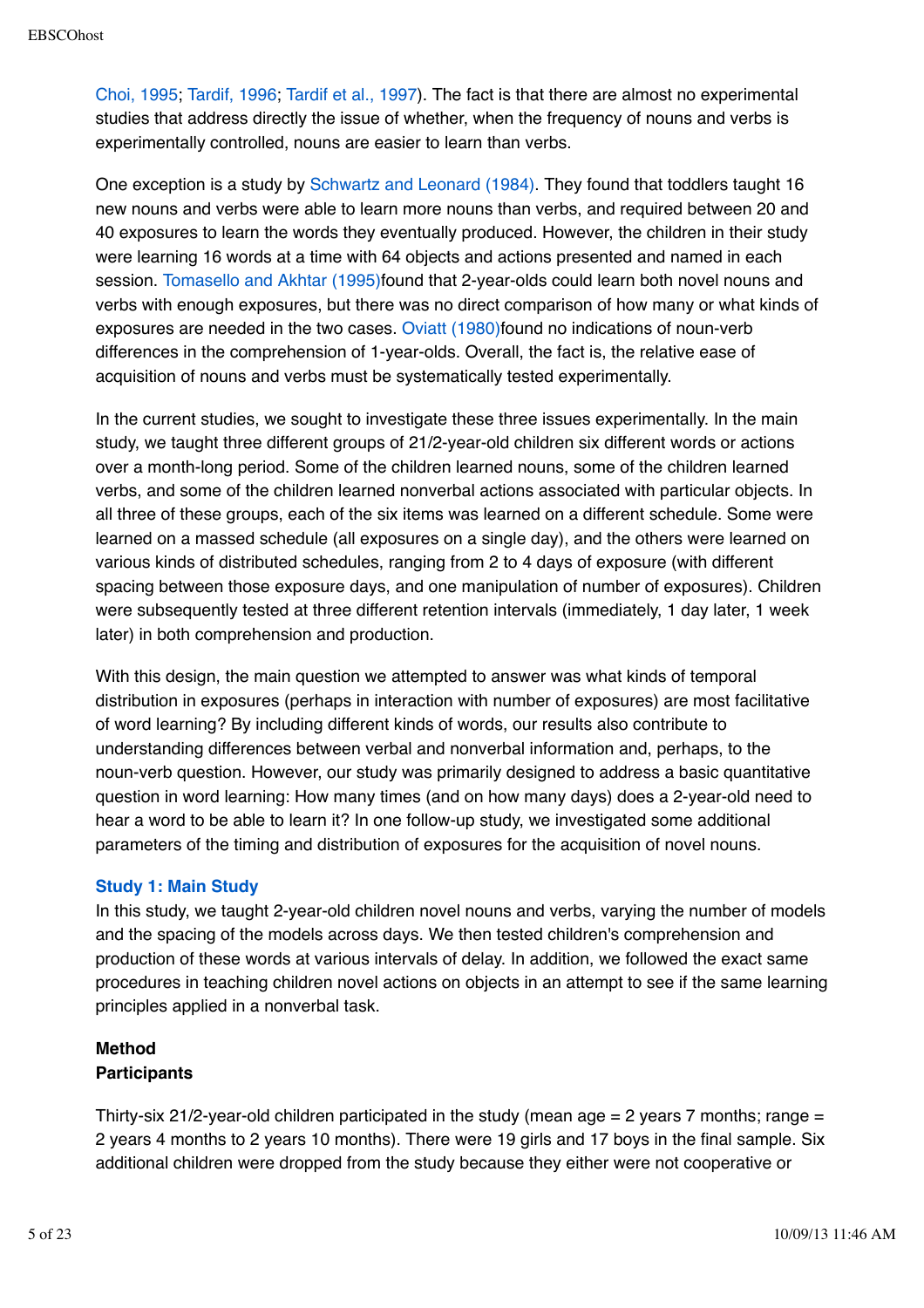they were not able to attend or complete all of the sessions in the 4 weeks of the study. All children were recruited from day-care centers in a large metropolitan area in the southern United States, and informed consent was obtained through letters sent home to the parents. In the three between-subjects groups, the noun group had 5 girls and 7 boys, with an average age of 2 years 7 months; the verb group had 8 girls and 4 boys, with an average age of 2 years 7 months; and the action group had 6 girls and 6 boys, with an average age of 2 years 6 months.

#### **Materials and Design**

Children were assigned to one of three experimental groups: the noun group, the verb group, or the action group. Each child in each of these groups was exposed to six sets of objects, one for each timing-of-exposures condition (see below). Each object set contained three familiar objects (which served as a warm-up set for each task) and three novel objects. One novel object from each of the object sets was randomly selected as the target, and the other two novel objects served as distractors (target objects were thus the same across children and conditions). Novel objects were obtained from hardware, kitchen utensil, and toy stores. In an informal survey with adults, we determined that none of the objects was easily named. A full list of objects and nonce names for targets is given in and B. In the verb group, there were six generic actions that could potentially be performed with any of the novel objects (e.g., spinning); lists those six actions and their nonce names. In the action group, there were six other generic actions that could potentially be performed with any of the novel objects (e.g., balancing it on one's head); lists those six actions.

Before the study began, for the noun group, a novel word was randomly assigned to each target. The object sets were then assigned to timing-of-exposures conditions in a counterbalanced manner across children. For the verb and action groups, a target action was randomly assigned to each target object (and in the case of the verb group, a novel verb was randomly assigned to it as well). As in the noun condition, the object sets were then assigned to timing-of-exposures conditions in a counterbalanced manner.

There were three within-subject variables. The first, timing of exposures, included the six different schedules we used to expose children to target nouns, verbs, and actions. Two schedules grouped exposures on a single day (Massed 4: four exposures in a single day; and Massed 8: eight exposures in a single day). Two schedules spaced exposures across 4 different days (Daily 4: one exposure per day for 4 consecutive days; and Widely Spaced 4: one exposure per day on 4 days, but with 3 days intervening between each exposure day). Two schedules represented a compromise between a massed and distributed schedule (Clumped 4: two exposures on 1 day and two exposures on another day, 3 days later; and Clumped 8: two exposures on 1 day, four exposures 3 days later, two exposures 3 days after that).

The practical constraints of children's and researchers' schedules precluded perfect counterbalancing of order. Instead, two different orders were created, each of which intermixed the six conditions during a 4-week period. In one schedule, the initial exposures were ordered in the following way: Daily 4, Widely Spaced 4, Clumped 8, Massed 4, Clumped 4, Massed 8. The other schedule was constructed so that the initial exposures were ordered in the following way: Widely Spaced 4, Massed 4, Massed 8, Clumped 4, Clumped 8, Daily 4. Half of the children in each of the three item-learned groups were seen in each of these orders. Both orders were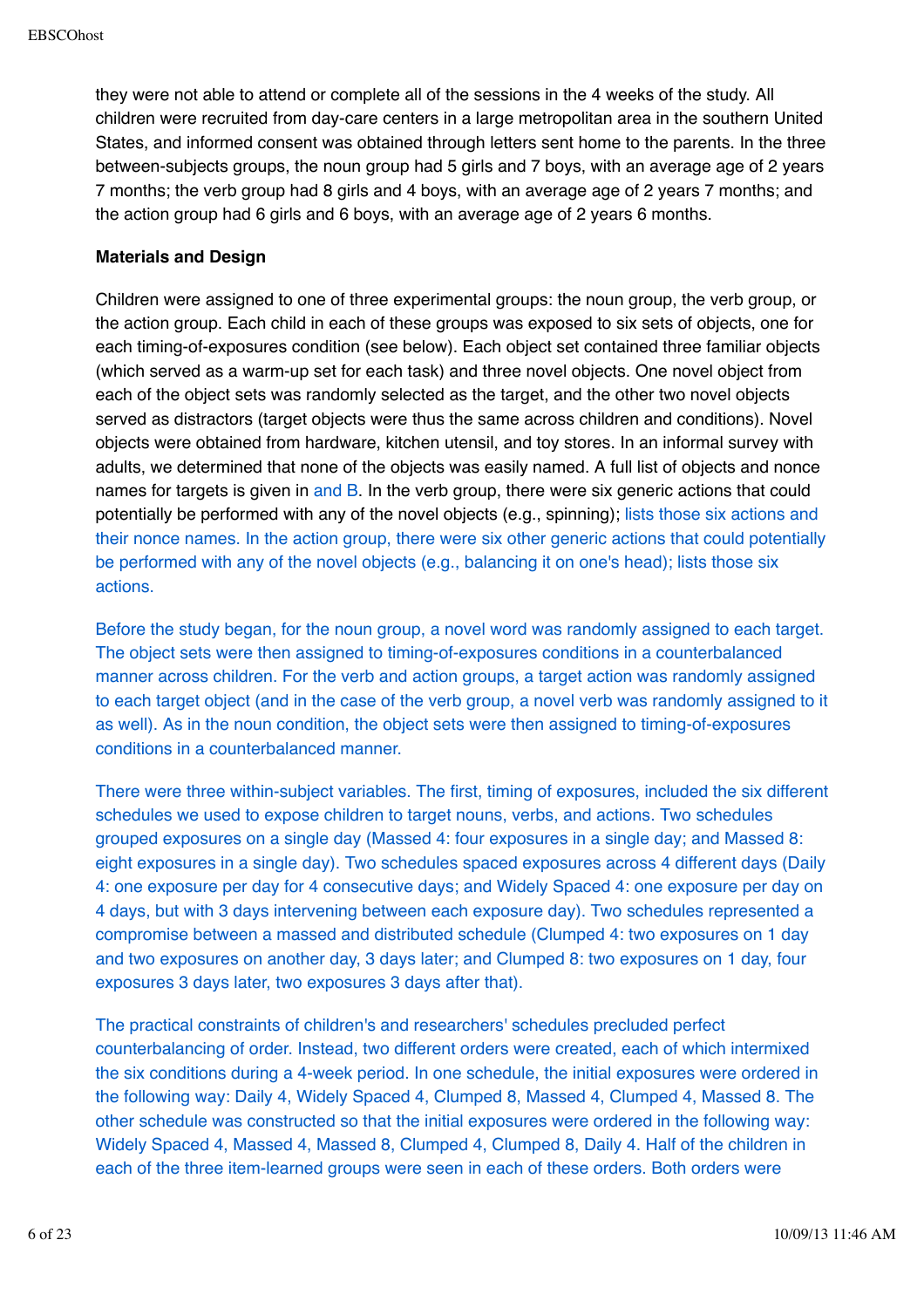constructed so that no child in any of the groups was exposed to more than two novel items (words or actions in training or testing) on a single day.

The other two within-subjects variables concerned the ways that children were tested for retention. One variable was response type: comprehension versus production. The other variable was retention interval: testing immediately following completion of training, testing 24 hr after completion of training, or testing 1 week after completion of training. Each child in each of the three item-learned groups (noun, verb, action) was tested for retention in each of the six timingof-exposures conditions in both comprehension and production at all three retention intervals.

#### **Training Procedure**

Each exposure session for children within a given group was identical, regardless of the timing of exposures. The exposure sessions within each of the three groups involved interaction with a female experimenter (E) for 5 to 10 min. An observer (O) was also present and videotaped the session.

# *Noun group*

The experimental session began with E producing a plastic bag containing the appropriate object set. E then chose one of the objects at random, with the restriction that the three familiar (warm-up) objects be chosen before the three novel ones. After choosing an object, E made sure the child was attending, said something about it (different for different objects), gave it to the child for a brief period of play, and then asked the child to put the object away into a colorful bucket. The same procedure was followed for each of the six objects in the set. The order in which the objects were presented was randomized by having E choose objects randomly from the plastic bag. The language E used was different for different objects; that is, she commented on the five nontarget objects, but she named the target object. (The comments on the nontarget objects concerned some property of those objects and were kept fairly constant across children, conditions, and objects.) Thus, when a nontarget object was introduced, E showed interest in it and commented by saying things like "Look at this! It's really neat. See? What color is it? Can you put it in the bucket?" When the target object was introduced, E showed the same interest in the object but labeled it with one or more pairs of labeling sentences (depending on the timing conditions)—for example, "Look at this! This is a wuggy. See? It's a wuggy. Can you put it in the bucket?"

#### *Verb group*

The procedure for this group of children was identical to that used for the noun group, except that actions and novel verbs were incorporated into the game. For the three familiar objects (always presented first), as E chose an object, she also demonstrated a simple action while using a familiar verb (e.g., "Look at this. It swims/it rolls/I'm biting it."). For the three novel objects, as E picked up the target object, she demonstrated a novel action while producing one (or more) pairs of utterances containing the novel verb (depending on the timing condition assigned to that object set). For example, E demonstrated a target action two times while saying "Look at this! It's dacking. See? It dacks. Can you put it in the bucket?". <sup>1</sup> For the two other novel objects serving as distractors, to keep the procedure as simple as possible, E did not produce novel actions but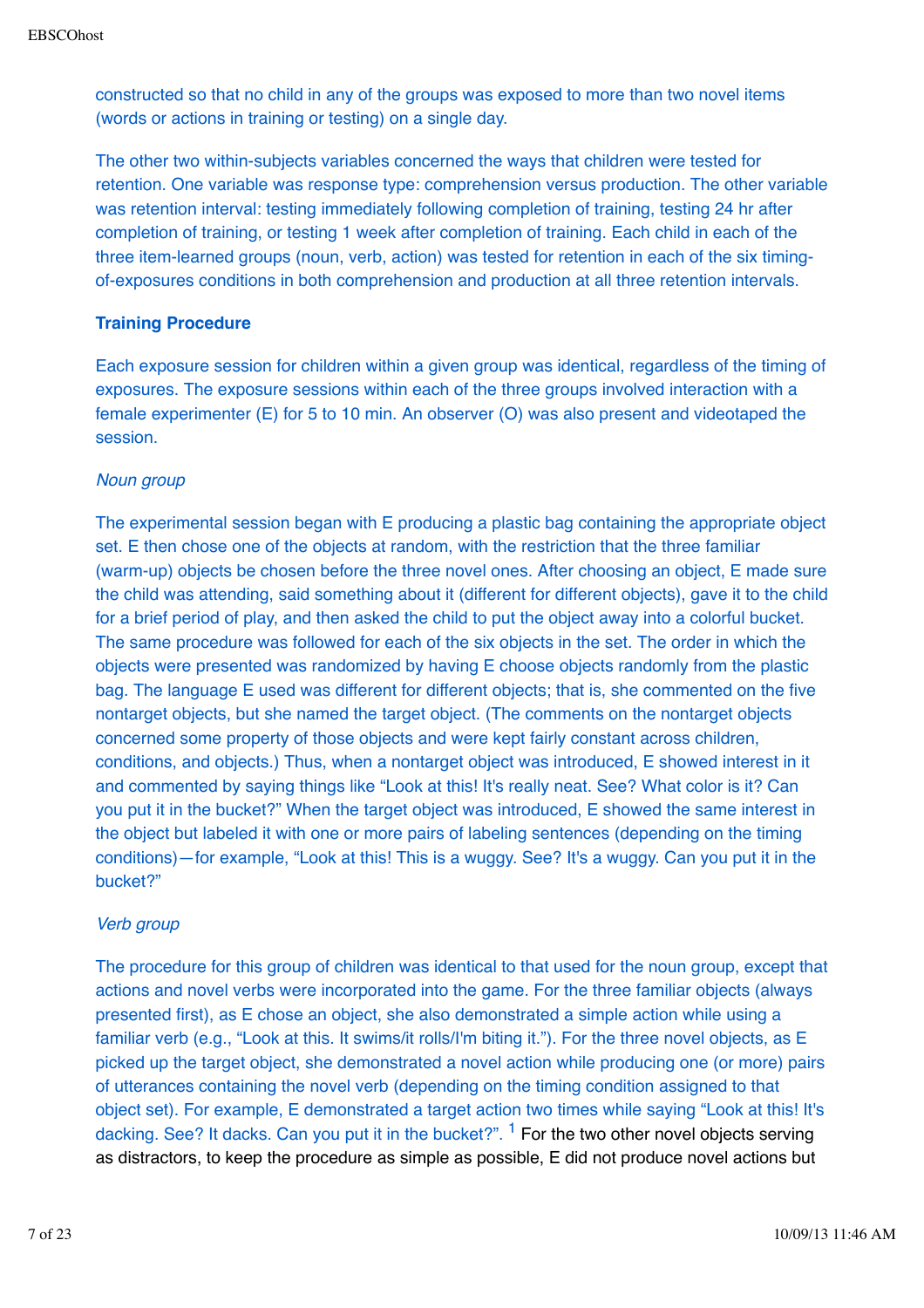instead simply showed interest in these objects by saying things like "Look at this! It's really neat. See? What color is it? Can you put it in the bucket?" (as for the noun group).

#### *Action group*

The procedure for this group of children was the same as for the verb group, except that as E picked up the target object, she demonstrated a target action two times and said (with no verb label) "Look at this! Look what we can do with this. See? Look what we can do with it. Can you put it in the bucket?"

# **Testing Procedure**

The production and comprehension testing procedures for children within a given group were identical, regardless of timing of exposures or retention interval. Production testing preceded comprehension testing at all three retention intervals. The three retention intervals were as follows: immediate (testing took place within 1 min after the last training), one day (testing took place approximately 24 hr after the last training), and one week (testing took place approximately 7 days after the last training).

# *Noun group*

E began the production task by asking the child to name the three familiar objects (in random order), one by one, as a way of introducing them to what was expected of them. Then, in continuous sequence, she asked for names of the three novel objects (in random order). In each case, E simply held up the object and said to the child, "Look at this! What is this called? Can you tell me? What is it?" In the comprehension task, E showed the child the set of familiar objects and asked the child to choose one of the familiar objects. E then showed the child the set of novel objects (arrayed randomly) and asked her to choose the target by saying "Show me the wuggy. Which one's the wuggy? Can you put it in the bucket?"

#### *Verb group*

In the production task, E held up each object (familiar before novel, as for nouns) and asked the child, first, to show her what it does and, second, to tell her what the action was called. Thus, during an initial enactment of the action E asked, "Look at this! What does it do? What does this do?" Then the child was invited to perform the action with the object (if the child did not perform the action himself or herself, E performed it for the child). While the action was being performed (by the child or by E), E asked the child to say the novel verb by saying, "Look! What is it doing?" Thus, children were asked to both enact the action and say the verb in the production task, and their ability to enact the action or say the verb was analyzed separately in the following analyses.

In the comprehension task, following the test trial with the familiar objects and actions, E showed the child the three novel objects (arrayed randomly) and asked the child to choose the target, saying "Show me the one that dacks. Which one was dacking? Can you put it in the bucket?" Although choosing an object does not conclusively demonstrate that children comprehend the meaning of a new verb, to be consistent across the three conditions, children were simply asked to choose the target object. If children in the verb condition remembered the target object but not the associated action, their performance in this comprehension task would overestimate their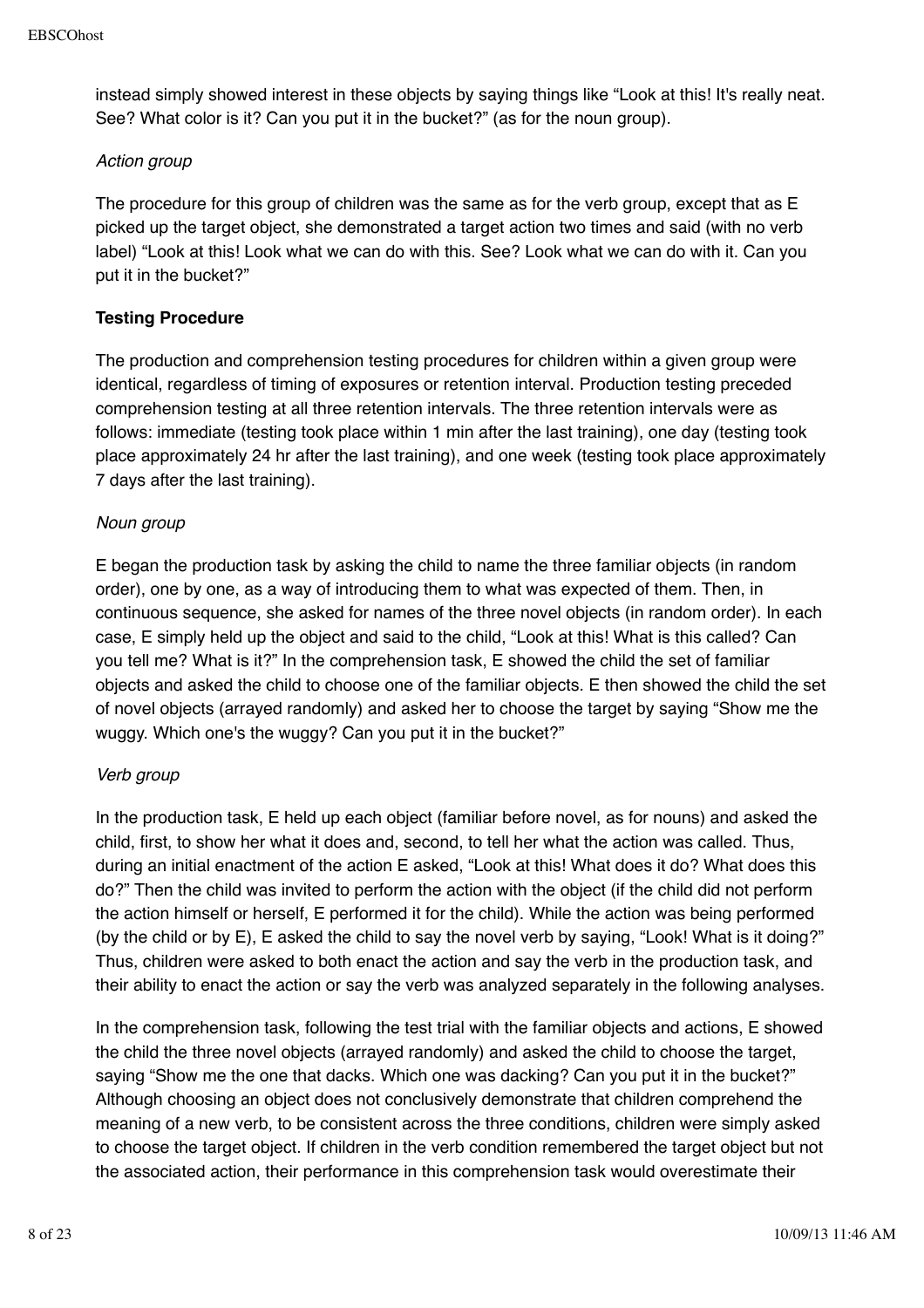knowledge of the verb and action.

#### *Action group*

In the production task, E held up each object (familiar before novel) and asked the child to show her the action, saying "Look at this. What do we do with this? What does this do?" In the comprehension task, E enacted the action using her hand (e.g., patting her head) and asked the child to choose the target object (from the novel objects, arrayed randomly), saying "Show me the one that goes like this. Show me the one that goes like this. Can you put it in the bucket?" As noted in the verb condition, to be consistent across all three conditions, children were asked to choose an object in the comprehension task. Thus, our comprehension task may reveal more about whether children remembered the target object associated with an action than whether they remembered the nonverbal action itself.

# **Scoring**

An observer coded the children's responses live during the experimental sessions. In the production tasks, children in the noun and verb groups were considered correct if they produced the target noun or verb when asked about the target object or action, respectively; otherwise they were incorrect. In the action group, they were considered correct if they produced (acted out) the target action upon request.

In the comprehension tasks, children in the noun group were correct if they chose the target object when asked for it by name (via target noun). Children in the verb group and the action group were considered correct if they responded to E's query, "Show me the one that dacks. Which one dacks. Which one was dacking?" for the verb condition, or "Show me the one that goes like this" (with manual enactment) for the action condition, by choosing the object that had been used in the demonstration during training. For each group of children, a second blind coder then coded the videotapes for three children from each group (25%). Interrater reliabilities, as estimated by Cohen's kappa, were 1.00 for noun comprehension,.96 for noun production,.94 for verb comprehension,.82 for verb production, 1.00 for action comprehension, and.92 for action production.

#### **Results**

As preliminary analyses revealed no significant differences between the two counterbalanced orders, order was ignored in further analyses. There were also no differences among the retention intervals for any of the three groups, so children's scores were combined across these intervals ( *p*>.05 in all three cases). Combining across retention interval, a given child had a comprehension score in each timing-of-exposures condition that ranged from 0 to 3. The main analysis was thus a 3 (item learned)  $\times$  6 (timing of exposures) mixed analysis of variance (ANOVA), with number of items comprehended as the dependent measure. There were no main effects and no interactions among variables in this analysis. Thus, in comprehension testing, children were very good at recalling the target objects in all conditions. Summed across the three retention intervals, children in the noun group comprehended 2.67 out of 3 items, children in the verb group comprehended 2.37 out of 3 items, and children in the action group comprehended 2.58 out of 3 items (see Figure 1).

ຶ່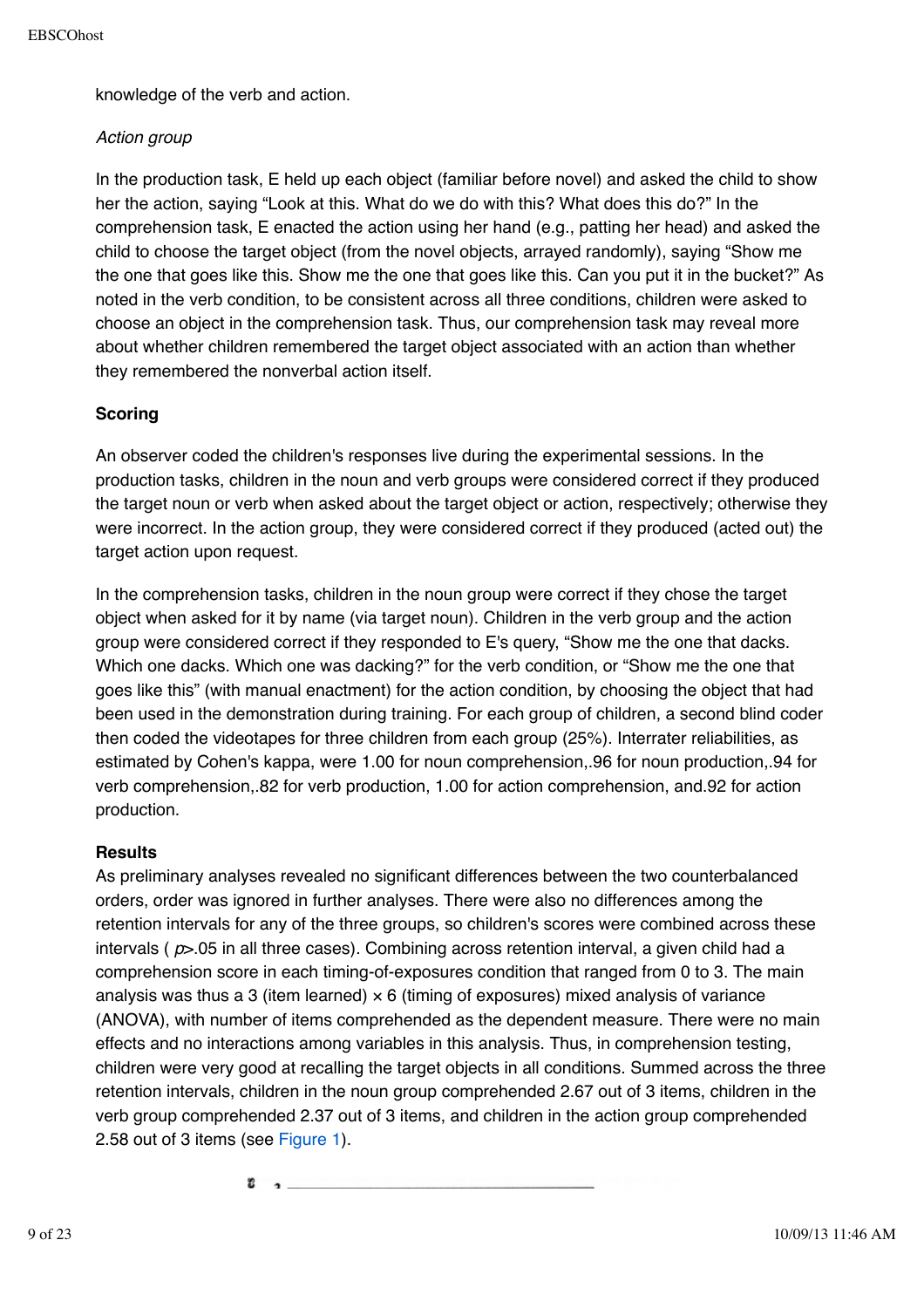

**Timing Condition** 

*Figure 1. Mean number of correct target choices in comprehension (out of three) as a function of item learned and timing of exposures in Study 1. Clmpd = clumped*

As expected, production was much more difficult for the children. Additionally, their recall as measured by production showed effects of both item learned and timing of exposures. Again, there was no difference in the two counterbalanced orderings of conditions, and there were no differences among the retention intervals, so these variables were ignored in the main analysis (see for productions at different retention intervals). The main analysis was thus again a 3 (item learned)  $\times$  6 (timing of exposures) mixed ANOVA, with number of items produced (out of three) serving as the dependent measure. This analysis revealed a main effect for training group, *F*(2, 35) = 12.53,  $p$ <.01; a main effect of timing of exposures,  $F(5, 35) = 5.89$ ,  $p$ <.01; and a significant interaction between these two variables,  $F(10, 35) = 4.98$ ,  $p \lt 0.01$  (see Figure 3).



*Figure 2. Average number of children recalling word in production as a function of retention interval in Study 1*

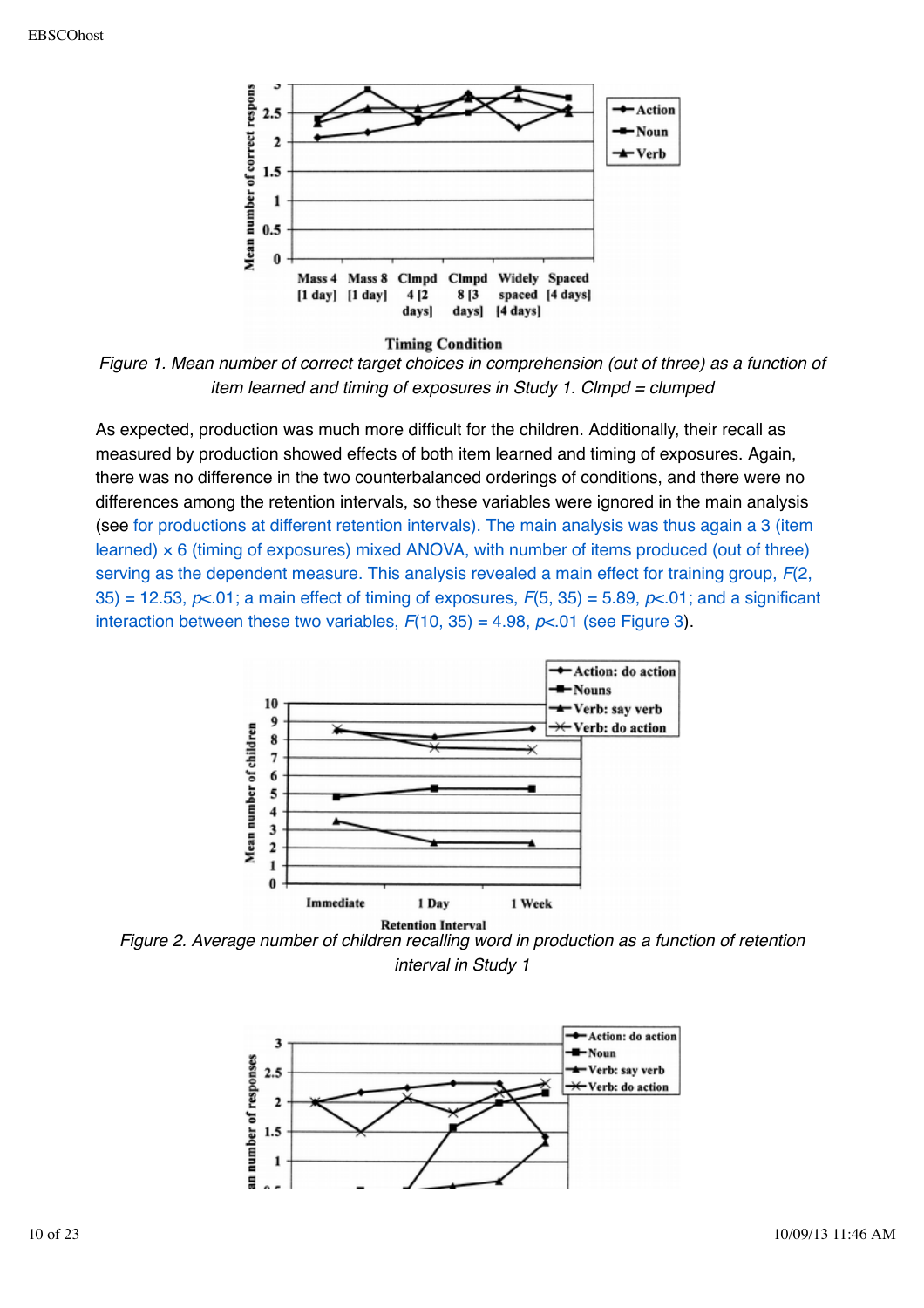

*Figure 3. Mean number of times word produced (out of three) as a function of item learned and timing of exposures in Study 1. Clmpd = clumped. Spaced = Daily 4*

Post hoc analyses were used to examine the nature of this interaction in more detail. First, six univariate ANOVAs were computed to compare the three items-learned groups within each of the six timing-of-exposures conditions. If the univariate ANOVA was significant, we then computed three pairwise comparisons using *t*tests with Bonferroni corrections to determine the nature of the difference between the different word types for that timing condition. This analysis thus addressed the question of whether, within a particular timing-of-exposures condition, some of the items learned were produced more often than were others.

These pairwise comparisons revealed, first, that in three timing conditions (Massed 4, Massed 8, and Clumped 4), children's production of nonverbal actions was significantly different from their production of nouns and verbs ( *p*<.05 in all six comparisons), whereas production of nouns and verbs did not differ from each other. In a fourth condition (Clumped 8), children's production of nonverbal actions was significantly different from their production of new verbs ( *p*<.05) but was not different from their production of nouns. Of the two remaining timing conditions, in one condition (Widely Spaced 4), children produced more nonverbal actions and nouns than verbs (  $p$   $\leq$ .05 for both comparisons), whereas in the last timing condition, Daily 4, there were no differences in the production of nouns, verbs, or nonverbal actions.

One conclusion is thus that the nonverbal actions are easiest to produce ( *M*= 2.08); children produced significantly more nonverbal actions than nouns in three conditions and more actions than verbs in five conditions. Further, children produced almost twice as many nouns as verbs overall ( *M*= 1.18 for nouns, 0.63 for verbs), with the difference between noun and verb production most clearly demonstrated in the Widely Spaced 4 condition. It should be noted that there were two ways to score children's responses to the production test in the verb condition. One response children made was to demonstrate the correct action on the target object and the other was to actually produce the target verb. shows that children's acting out of the target action was similar to the nonverbal action condition, as might be expected, so they clearly recalled the action involved. However, actually learning to produce the verb was much more difficult.

A second set of post hoc analyses focused on the three items-learned groups and how each group was individually affected by the timing-of-exposures manipulation. In this case, three univariate ANOVAs were computed, one for each items-learned group. If the univariate ANOVA was significant, then the six timing-of-exposures conditions were compared using pairwise comparisons ( *t*tests with Bonferroni corrections). When significant differences were found for these comparisons, all significant differences were found to meet or exceed *p*<.01.

In the noun group, the Daily 4 timing condition was significantly different from three other conditions, Clumped 4, Massed 8, and Massed 4, which were all not different from each other.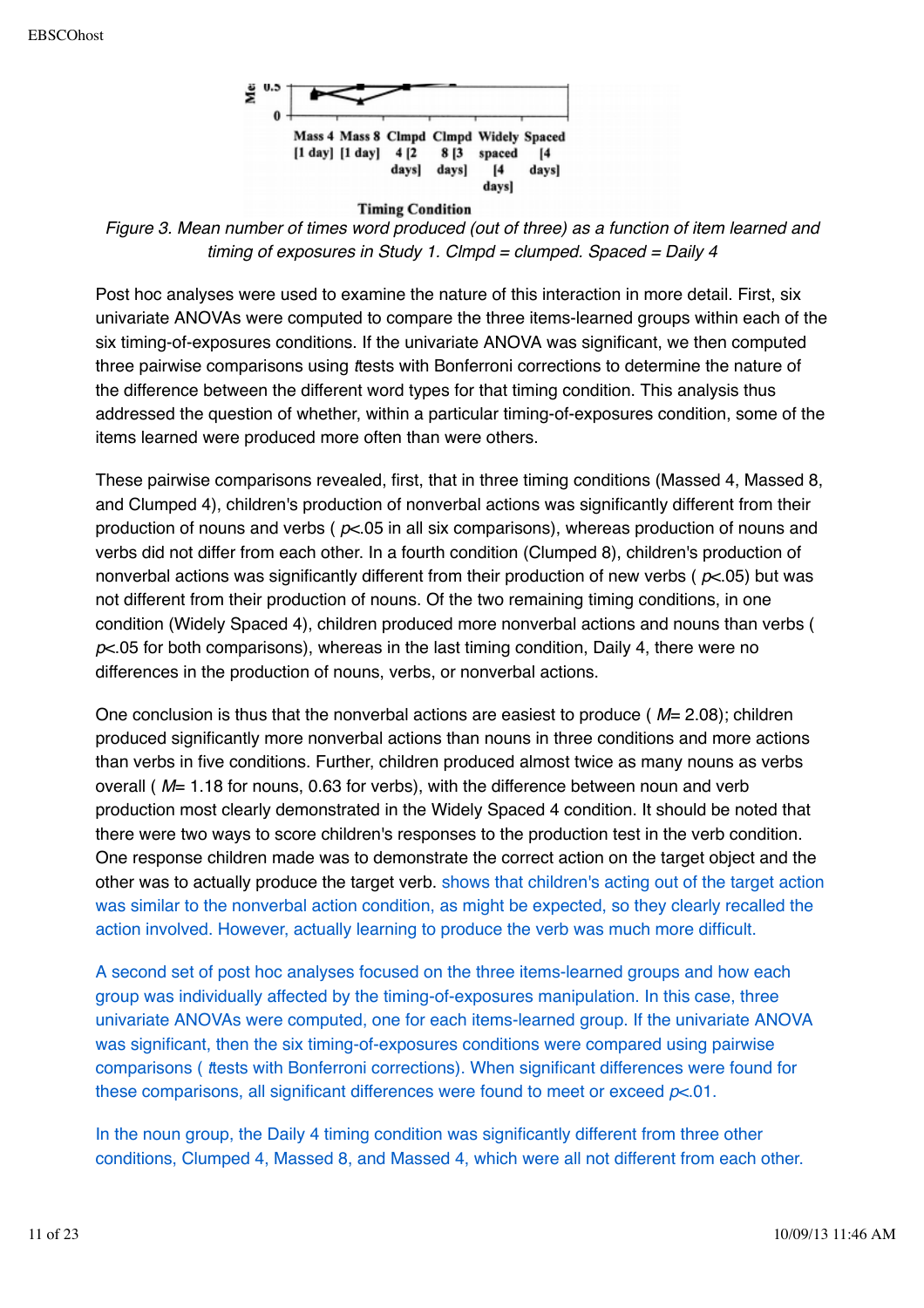The Widely Spaced 4 condition was also significantly different from the Massed 8 and Massed 4 conditions, which again did not differ from each other. In the verb group, the Daily 4 condition differed from the Massed 8 and Massed 4 conditions. In the action group, no significant difference was revealed by the univariate ANOVA.

A clear conclusion here is that our timing-of-exposures manipulation affected the two types of words more than it affected the nonverbal actions. In particular, the two massed conditions were inferior to the distributed condition (Daily 4) for both nouns and verbs. It is particularly noteworthy that for both nouns and verbs, there was at least one condition with four distributed exposures that was statistically higher than another condition with eight massed exposures.

#### **Discussion**

Perhaps surprisingly, children's word learning in this study was not affected by retention interval in either comprehension or production. If they recalled a word immediately after training, then they also recalled it one day and one week later; this was true in all experimental groups and conditions. This finding is consistent with the findings of Markson and Bloom (1997), Carey and Bartlett (1978), and others. It should be noted, however, that in the current study, spacing condition was a within-subjects variable, so children were getting repeated trials over the three testing sessions. Thus, in a sense, after the immediate test, children were getting reminders at each testing session because in the comprehension test, the word or action was performed by the experimenter. Under these conditions, children's comprehension was very good (near ceiling) across the board and showed no strong differences among experimental conditions—confirming the well-known advantage for comprehension over production (e.g., Fenson et al., 1994; Goldin-Meadow, Seligman, & Gelman, 1976).

The novel findings of the study all concern production. First, in general, children found it easier to recall the associated action an adult had performed with an object than the word they had used for that object (noun) or the word they had used for an associated action (verb), although this was not true in the most distributed exposure conditions, where learning of all the different types of items was equally good. This finding would seem to conflict with those of Markson and Bloom (1997), who found no difference between word learning and the learning of verbally expressed facts (e.g., "My uncle gave this to me") or the immediate learning of a visually experienced fact (i.e., seeing a sticker placed on a particular object). The explanation of this discrepancy presumably rests in the specific nature of the nonverbal item learned in the two studies. In the current study, we demonstrated actions on objects and told the children, "Look what we can do with this." They were thus learning a social-conventional behavior: what we do with this object or how we play with it. Even though Markson and Bloom also told their children about the sticker, "Watch where this goes," this is more of an arbitrary fact and clearly not the same as learning what an object affords for one's own actions in a social (play) setting. Some possible explanations for why learning nonverbal actions should be easier than learning nonverbal facts—and in many cases words—will be explored in the general discussion.

Second, the current findings may begin to provide some experimental support for the proposals of Gentner (1982; Gentner & Boroditsky, 2001) that nouns are easier to learn than verbs although the way we taught and tested our nouns and verbs should be carefully considered (and our findings are confined to English-speaking children). In general, children found it easier to recall new nouns than verbs, producing three times as many nouns as verbs. One serious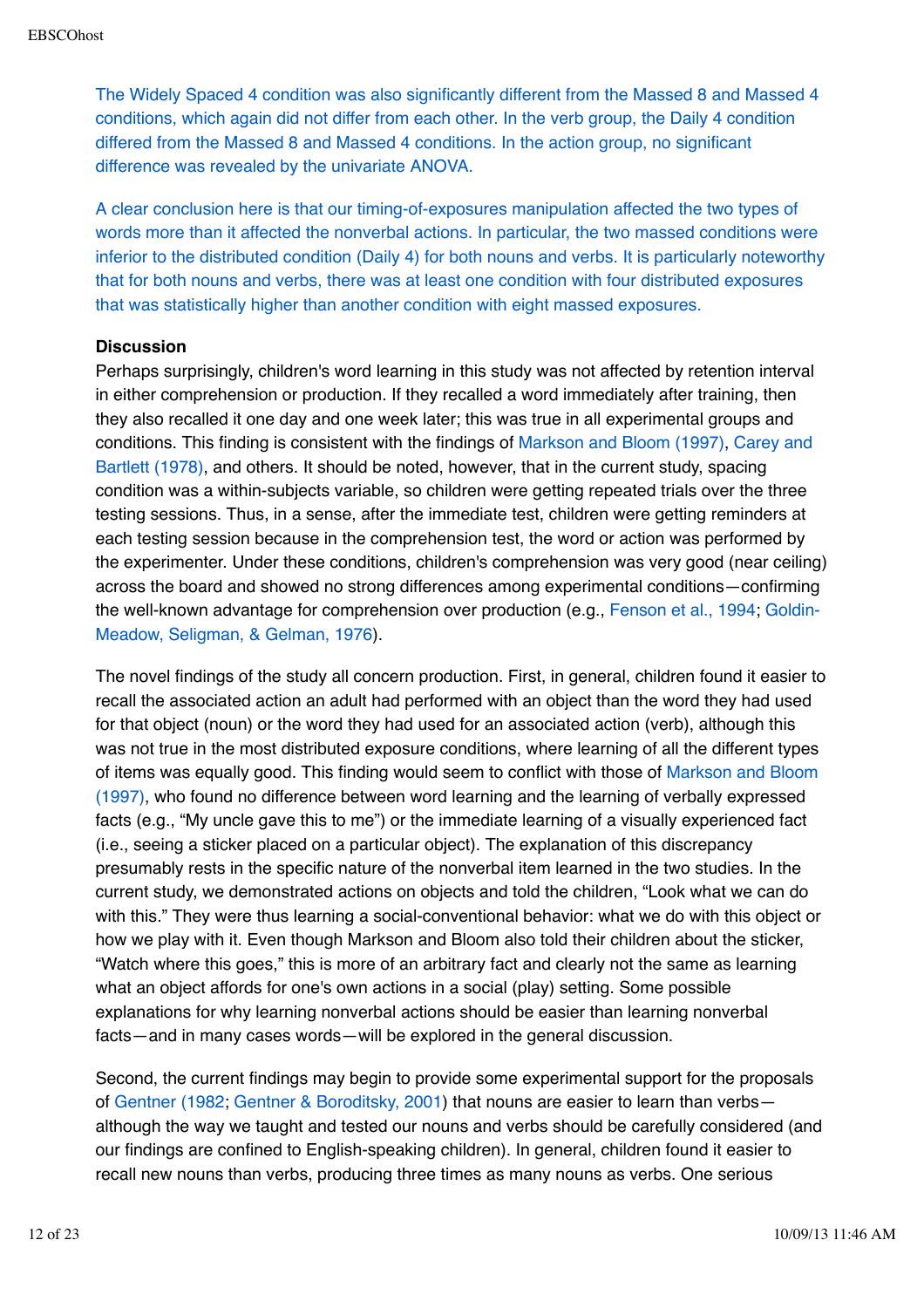problem is that whereas the way we taught our nouns would be considered by most researchers to be a natural and effective way to teach them, verbs present some difficult decisions. We decided to teach and test children's knowledge of verbs such that comparisons between the noun and verb groups could be made. In our study, children in the noun group were asked to map a new word onto a new object (as, again, is natural and common in noun learning). Children in the verb group had to map a new word onto an action that was related to a specific object. By asking about actions related to specific objects, we were able to teach and test the verbs in a way that was similar to the nouns. However, in everyday contexts, verbs are mostly used for a range of objects (with the range being fairly large, e.g., for a verb like *move,*or small, e.g., *hammer,*depending on the verb). Thus, children's difficulty in the verb condition may have been exacerbated by our insistence that they attach the verb to target objects. On the other hand, children in the nonverbal action condition appeared to readily attach new actions to specific objects.

More important, perhaps, is that the way we tested verb comprehension may have been biased in favor of nouns: Children were asked to choose the target object that was associated with the new action. In future studies it will be important to design verb comprehension tasks that clearly test whether children recognize a particular action, not whether they choose a target object. We also designed our production test such that the same test could be applied to all three item types. However, again, this test may favor noun productions. In our production test, we asked children in the verb condition to reproduce the action and the verb label. Thus, children in this condition were asked to make two responses, whereas children in the noun condition only needed to make one response. On the other hand, testing verb production in this way allowed us to demonstrate that what children in the verb condition were having difficulty accomplishing was not mapping actions to specific objects (as they readily accomplished in their verb reproductions and in the nonverbal action condition), but learning verbs to refer to these actions (which is the task faced in everyday verb learning situations).

Two other difficult decisions were (a) whether to teach the verb in a transitive or intransitive sentence frame ("The ball is meeking" vs. "I'm meeking the ball") and (b) whether to use the verb to describe the child's action or that of an object (or other person). We chose to teach the child an intransitive verb for the action of an object because we thought that that would make this condition most comparable to the noun and action conditions. When done in this way, the training could in all cases be object focused and could use similar language, and the testing could be comparable in the sense that there could again be a focus on objects and their names, associated actions, or the names of their associated actions. But there is some indirect evidence that children learn some kinds of verbs better when they are used for their own actions ( Smiley & Huttenlocher, 1995), and so we cannot be sure that we did not put the verbs in the current study at a disadvantage by teaching them in something other than their most conducive learning contexts.

Third and most importantly, although the timing of exposures did not have an effect on the learning of the action, it had a strong effect on the learning of the two types of words (at least in terms of production). For both nouns and verbs, the worst learning conditions were the two massed conditions, in which children received all of their exposures on the same day—and it did not matter whether they got four or eight exposures on that day. Also, for both nouns and verbs,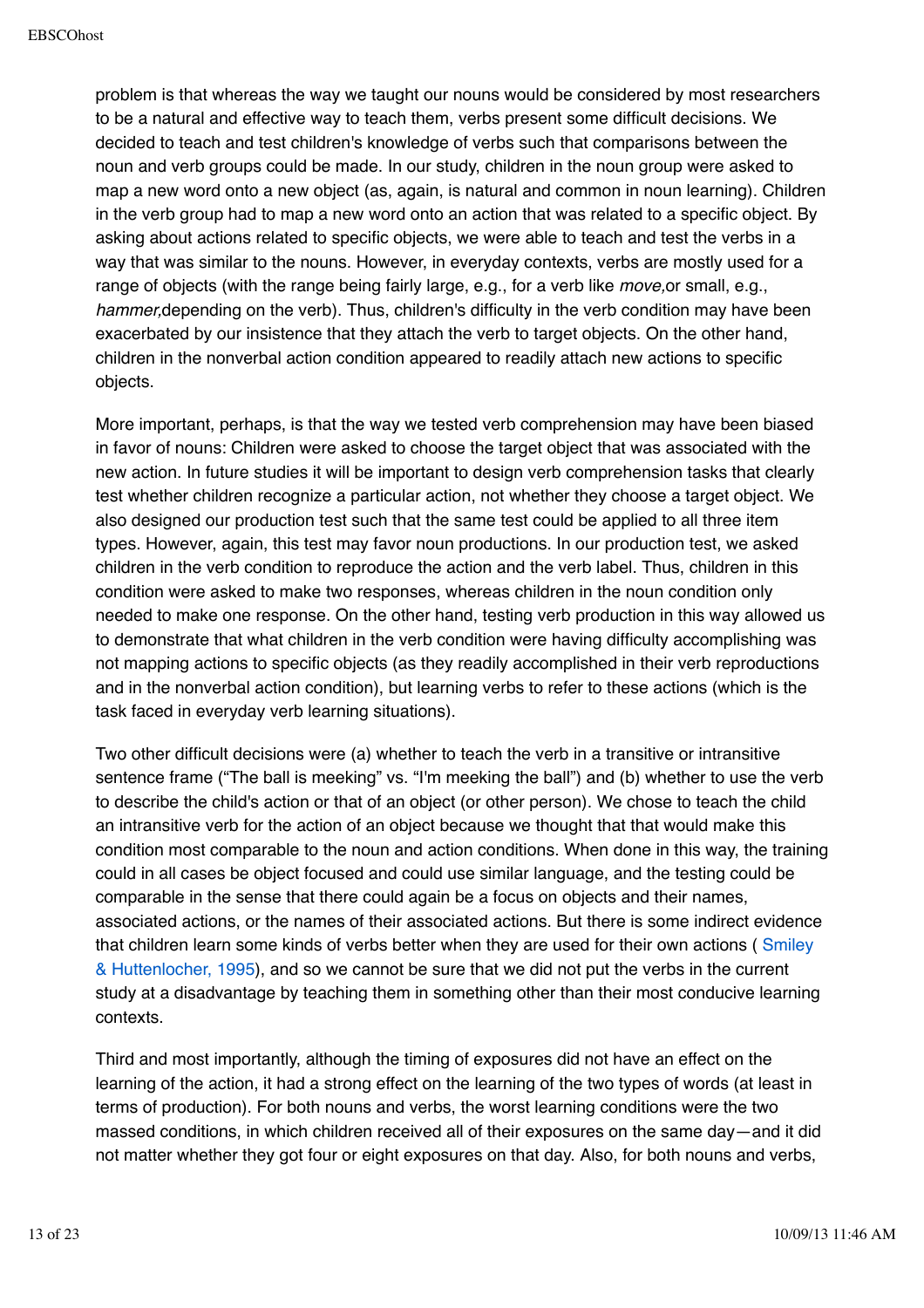the best learning conditions were the two conditions that took place over 4 days—and for nouns it did not matter how many days intervened between the individual sessions (either 1 or 3 days). The key variable in these timing-of-exposures conditions thus seemed to be the number of different days on which children received language models. Many issues are left open by this initial exploration into issues of the influence of the timing of models on production, and indeed why distributed practice is better than massed practice in skill learning in general is not totally clear. In any case, in Study 2 we investigated the spacing of models in terms of days between exposures to determine whether number of days is indeed an effective variable by itself and to examine whether many days between exposures might begin to produce recall deficits.

#### **Study 2: Variations of Timing of Exposures**

The main finding of Study 1 was that the timing of exposures seemed to be a more powerful aid to word learning than did number of exposures—at least within the number of exposures and timing conditions utilized. Additionally, what seemed to be the most important single aspect of timing was the number of days on which children were exposed to a new word (regardless of how many times they heard the word on that day). Moreover, there were some indications that the spacing between days of exposure was important, with large gaps between exposures having a negative influence on word learning (i.e., production). In the current study, we held the number of models constant at four (i.e., at four pairs), as in the majority of conditions in Study 1, and varied the number of days on which the child heard those four models and the number of days that elapsed between modeling days. We trained and tested with nouns only, and we did not vary retention interval, as this variable had no effect in Study 1.

# **Method Participants**

Participants were twenty 21/2-year-old children (mean age = 2 years 6 months; range = 2 years 3 months to 2 years 10 months); 14 girls and 6 boys participated. Two additional children failed to complete the study. Children were recruited and informed consent was obtained in the same way as in Study 1.

#### **Materials and Design**

In a totally within-subjects design, each child was exposed to seven sets of objects, one in each experimental condition. The object sets were assigned to conditions in a counterbalanced manner. As in Study 1, each object set contained three familiar objects and three novel objects, one of which was the target and the other two of which were used as foils in the comprehension testing. There were two within-subjects variables. The first was the number of days on which children received their four models. In different conditions, they received them either all in one day (1-day), two per day in two consecutive days (2-day), one-then-two-then-one in 3 consecutive days (3-day), or one per day for 4 consecutive days (4-day). There were three additional conditions (gaps between days) in which children always received their four models in 2 days, but with different lags between those days: with a 2-day gap between modeling days (2-gap), with a 5-day gap between modeling days (5-gap), and with a 10-day gap between modeling days (10-gap).

As in Study 1, perfect counterbalancing of order of conditions was not logistically possible.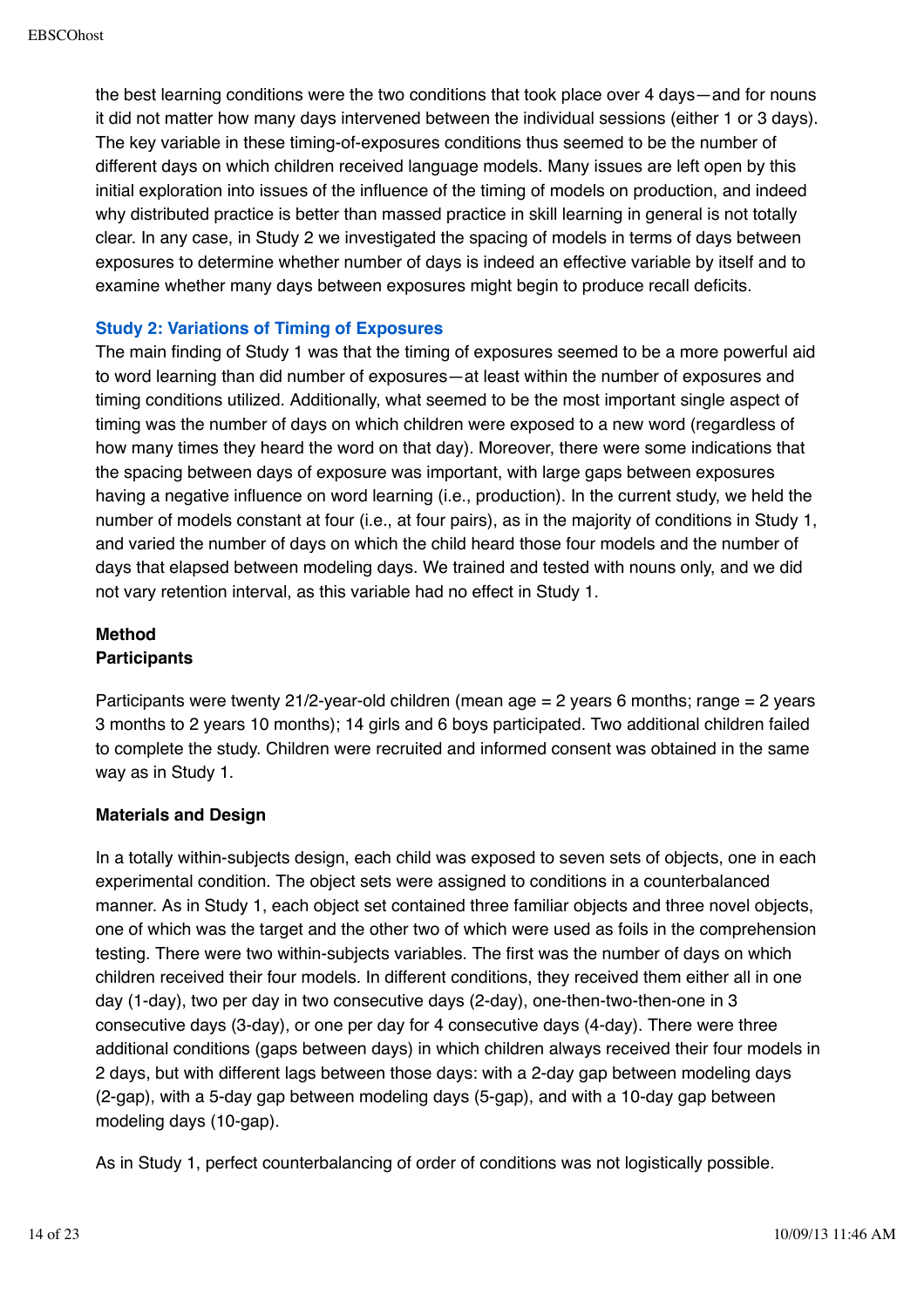Instead, two different schedules were created, each of which intermixed the seven conditions in a different ordering during a 2-week period. One schedule was constructed so that the initial exposures were ordered as follows: 2-day, 1-day, 10-gap, 3-day, 5-gap, 4-day, 2-gap. The other schedule was constructed so that the initial exposures were ordered as follows: 3-day, 10-gap, 2-day, 5-gap, 1-day, 2-gap, 4-day. Half of the children in each of the three training groups were seen in each of these orders. Both orders were constructed so that no child in any of the groups ever was exposed to more than two novel items on a single day.

#### **Training Procedure**

Each exposure session was identical to the sessions in the noun group of Study 1. Each involved interaction with E for 5–10 min with a single object set, with O also present and videotaping the session. For each exposure session, E picked up each object in the set, labeled it (if the target) or commented on it (if a distractor), and gave the object to the child. The child was then asked to put the object into a bucket. The process was repeated until all of the objects in a set were either labeled or commented on. For the distractor objects, E showed interest in the object and commented on it (e.g., saying, "Look at this. What color is it? See? It's fun. Can you put it in the bucket?"). When the target object was introduced, E labeled the object in a pair of utterances (e.g., "Look. It's a wuggy. See? It's a wuggy. Can you put it in the bucket?").

# **Testing Procedure**

Following all of the training sessions for a given condition (i.e., on the last day of training for a given condition), children received both a production and comprehension test for that word. As in the previous study, in each test children were first asked about the familiar objects and then were asked about the novel objects. In the production task, E simply held up each object and asked the child to name it (e.g., "Look at this. What's this called? What is it?"). In the comprehension task, E showed the child the set of novel objects and asked him or her to choose the target (e.g., "Show me the wuggy. Can you put it in the bucket?").

In an effort to introduce a short delay, 10 children experienced a 5-min delay before testing in all conditions, with book reading occurring in the interval. This turned out to depress performance in production much more than expected, so an additional 10 children were given their production tasks immediately after training (with the comprehension test for these children coming 5 min later).

#### **Scoring**

Children's productions in the production test and choices in the comprehension test were scored as correct or incorrect live by O. When a child produced the novel word in the production test, it was counted as correct. When the child chose the correct object corresponding to the novel noun in the comprehension test, that response was scored as correct. Following the initial coding, a second blind coder also coded six (25%) of the children's responses. Interrater reliability, as estimated by Cohen's kappa, was equal to 1.00 in both comprehension and production.

#### **Results**

The number of children learning the target word in production and comprehension is presented in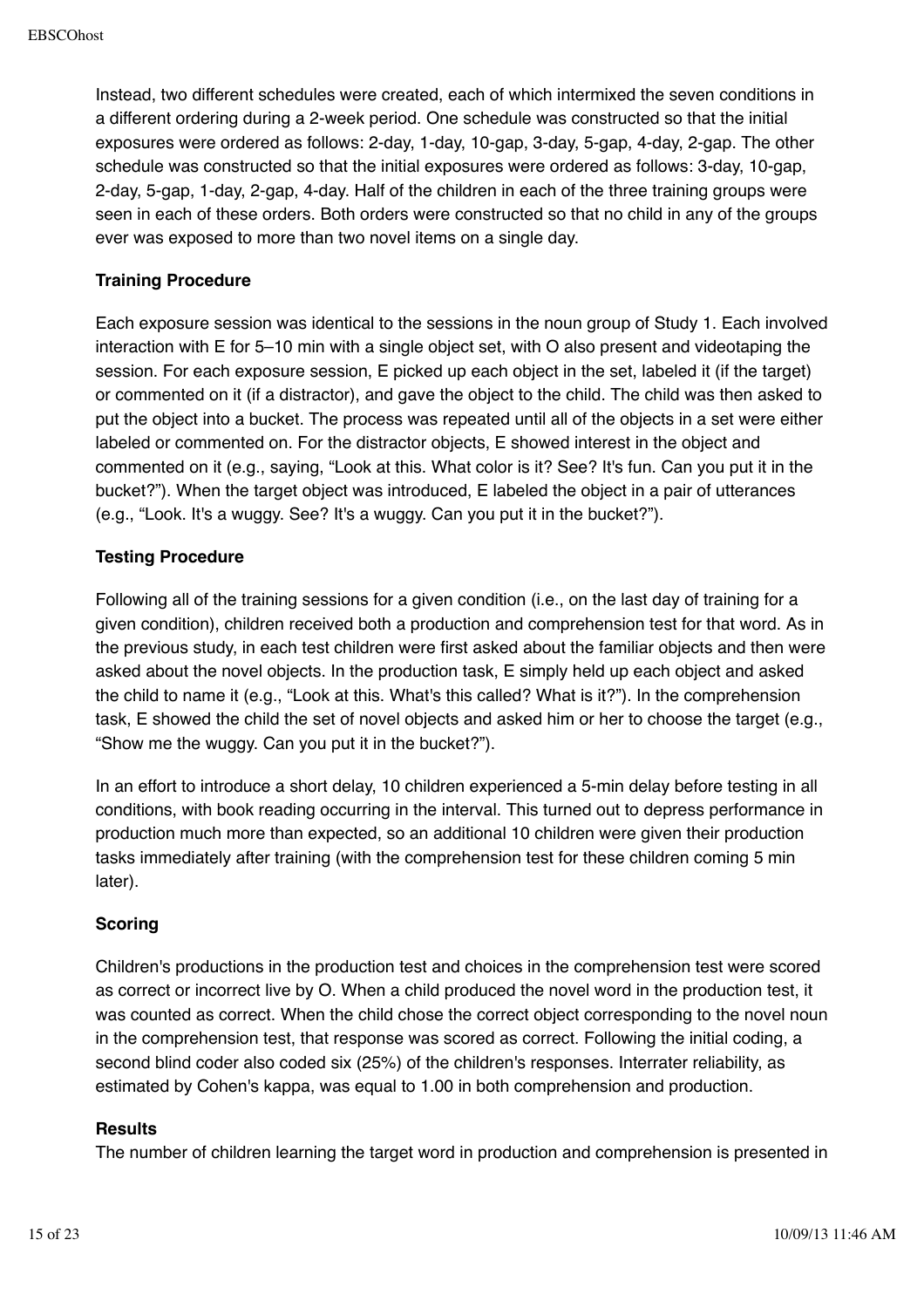and 2. Clearly, children were not as good at producing the novel nouns as they were in Study 1, presumably because the delay with a distractor task interfered with their retention. Nevertheless, a very similar pattern of results was observed.

Table 1

| Number of Children Producing and Comprehending Words in<br>the Different Experimental Conditions of Study 2: Gaps Between<br>Days |               |            |  |
|-----------------------------------------------------------------------------------------------------------------------------------|---------------|------------|--|
| Gaps between days                                                                                                                 | Task          |            |  |
|                                                                                                                                   | Comprehension | Production |  |
| l-gap                                                                                                                             | 12            | 2          |  |
| $2$ -gap                                                                                                                          | 15            | 3          |  |
| 5-gap                                                                                                                             | 15            | 0          |  |
| $10$ -gap                                                                                                                         | 14            |            |  |

*Note.*  $N = 20$ . The 1-gap condition is the same as the 2-day condition in the number-of-days analysis.

*Number of Children Producing and Comprehending Words in the Different Experimental Conditions of Study 2: Gaps Between Days*

| Table 2 | Number of Children Producing and Comprehending Words in     |
|---------|-------------------------------------------------------------|
| Days    | the Different Experimental Conditions of Study 2: Number of |
|         | Task                                                        |

| 1 3 S K       |            |  |
|---------------|------------|--|
| Comprehension | Production |  |
| 11            |            |  |
| 12            |            |  |
| 14            |            |  |
| 13            | o          |  |
|               |            |  |

*Note.*  $N = 20$ . The 1-gap condition is the same as the 2-day condition in the number-of-days analysis.

*Number of Children Producing and Comprehending Words in the Different Experimental Conditions of Study 2: Number of Days*

In the comprehension task, children were asked to choose the target object from a set of three objects. The probability of choosing the target object by chance was.33. If children were choosing the target by chance, we would expect approximately 7 children to succeed in any condition (.33  $\times$  20 children = 6.6). Instead, at least 11 children were successful in each condition (range = 11–15). One-tailed binomial tests comparing the number of children who were successful to the number that would be expected by chance were significant ( $p<0.05$ ) in all cases. Thus, as in Study 1, children were able to comprehend new nouns relatively quickly and there were no differences in the timing conditions.

Children's productions were examined using the Cochran's *Q*test. For gaps between days (see Table 1), there were no significant differences in children's productions (due to a floor effect across all conditions). But it is worth noting that very few children (1) learned to produce a novel word when models were distributed either 5 or 10 days apart. In the number-of-days analysis (see Table 2), the Cochran's *Q*test was significant,  $Q(3) = 10.11$ ,  $p< 0.02$ , such that, in agreement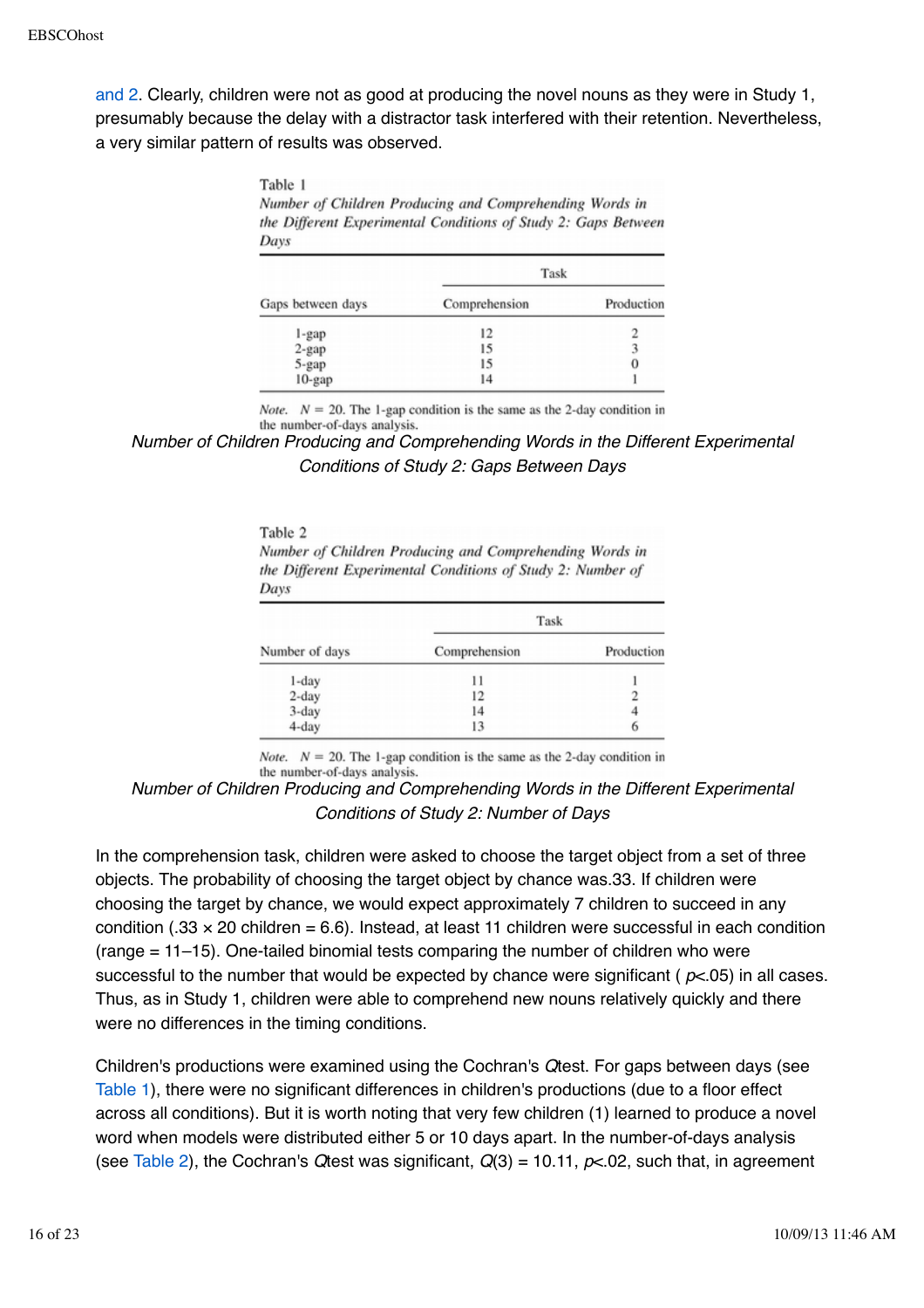with Study 1, distributing models over days helped children to learn new words. In sum, there was a general linear increase such that distributing four models over 4 days was many times better than having those same models on 1 or 2 days.

#### **Discussion**

Roughly two thirds of the children comprehended the word in all of the conditions in this study, with this figure being above chance in all conditions. The production data show a floor effect in the gaps-between-days conditions, and so it is unclear whether under different conditions this variable would have an effect. But even though the numbers are small, the pattern of results suggests that spacing out models over a few days—even keeping number of models constant —helps children to learn new words in production, whereas spacing out models over a few days with very large gaps between those days is not helpful. How these spacing effects might interact with number of models is a question for future research. A second question for future research is how and why our small delay in testing—with a verbal distractor task—produced such a negative effect on children's productions.

#### **General Discussion**

Two-year-old children hear many hundreds of words that they do not know every day. They learn about two of them. There are many factors that conspire to determine which ones these are: children's cognitive readiness for the concept involved, the transparency of the pragmatic contexts in which they hear the word being used, the perceived usefulness of the word for their daily activities, and others. However, in addition, there are purely quantitative factors, including the frequency with which they hear a new word and the timing of the occasions in which they hear it. The current study has established that the well-known learning principle that distributed exposure is better for learning than massed exposure—a phenomenon that applies to many kinds of learning in many animal species—also applies to children's word learning (at least in production). The 2-year-olds in our study learned to produce a word more readily—by several orders of magnitude—if they heard it once per day for 4 days rather than eight times in a single day. Findings from both Study 1 and Study 2 suggested that the major timing factor in the current experiments was the number of different days on which the child heard the new word, with more days being better. The gaps between days did not seem to be a major factor in the current studies—children learned just as well when their four models came on 4 consecutive days and on 4 days spread further apart—but Study 2 provides suggestive evidence that there are gaps wide enough apart to affect learning adversely (as in some types of infant learning; Rovee-Collier, 1995). Although future research is needed to clarify the precise trade-off between the number and timing of exposures in word learning, our study suggests that 2-year-old children can learn to produce a new noun or verb from hearing it repeated a small number of times, provided that those models are distributed over about a week.

Bloom (2000)proposed that many of the principles that govern word learning are general principles that are shared with other types of learning, and the findings of Saffran et al. ( Saffran, Johnson, Aslin, & Newport, 1999; Saffran, Loman, & Robertson, 2000), Ramus, Hauser, Miller, Morris, and Mehler (2000), and Hauser, Newport, and Aslin (2001)suggest something similar for the early learning and memory of some auditory aspects of language as well. Our findings suggesting that word learning is facilitated by distributed as opposed to massed exposures are in accordance with this hypothesis, as the massed-distributed learning effect has extremely broad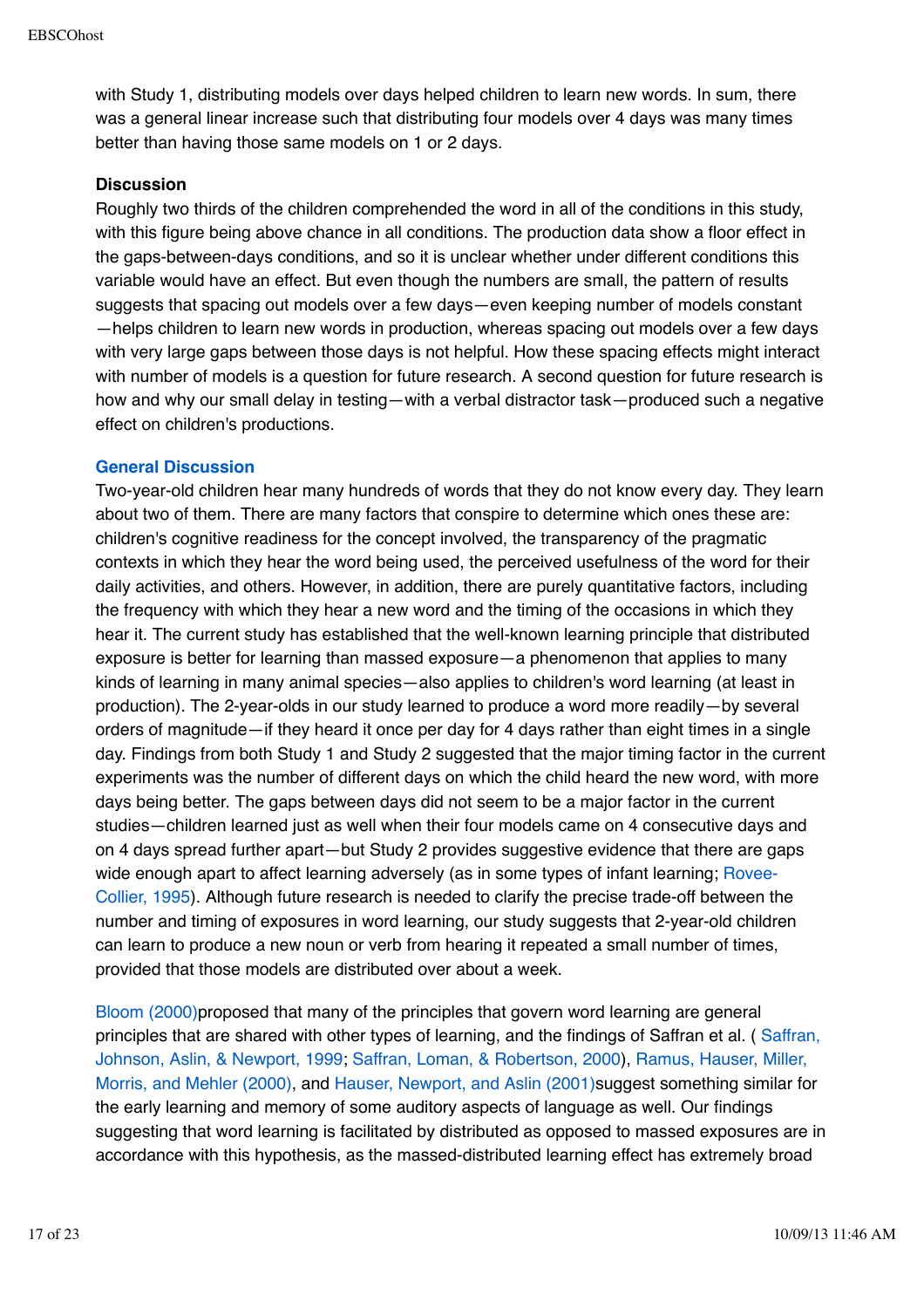application across tasks, ages, and even animal species (see Underwood, 1961, and Dempster, 1996, for reviews). On the basis of his findings that showed some advantage for words as compared to other visually presented information ( Markson & Bloom, 1997; see also Markson, 1999), Bloom proposed further that perhaps "socially transmitted information" that leaves no trace in the environment is the sort of information that the child needs to learn and can "fast map," whereas other information (including visually based information) that is, in a sense, stored in the environment, does not need to be fast mapped because it can be accessed perceptually as needed. Given this view, our nonverbal action condition is the kind of information that the child would need to attend to, and perhaps fast map, because the transient action is not "stored in the world." On this view, fast mapping is not a process specific to language but is a process reserved for any information that will not be perceptually available at a later time.

A different explanation could also be offered to explain our children's performance in the nonverbal action condition. That is that, in contrast to the visual fact that Markson and Bloom (1997)used (i.e., placing a sticker on a particular object arbitrarily), in our study, children saw what we do with this object or its function in this play interaction. In a sense, this learning is very much like learning the meaning of a word in that children are perhaps learning the socialconventional meaning of this odd object—its significance for human action. So perhaps Bloom's hypothesis may be revised to say that what children learn most readily and retain the longest are social-conventional behaviors that they learn from other persons (including social-conventional facts). These behaviors are learned by imitation of other persons, whereas learning where to place a sticker is not learned via imitation—at least not in the sense of learning specific verbal or nonverbal behaviors. Perhaps the superior performance of our children with the imitated actions simply reflects the fact that once we humans have seen an object used in a certain way, when we see that object again, its function is, in a sense, directly perceived as one of its features and we understand how we might (re)produce it (Tomasello, 1999). It is not clear why our nonverbal actions did not show effects of mass versus distributed exposure, but it is possible that this resulted from the high amount of recall overall (a ceiling effect), and that fewer exposures or greater delays would evidence such effects.

We should also note that Waxman and Booth (2000)reported that when 4-year-old children learned a novel count noun for a novel object, they generalized it to similar objects, but when they learned a novel fact ("My uncle gave this to me"), they did not generalize this fact to other similar objects. Waxman and Booth thus argued that the learning of count nouns differs from the learning of this kind of fact (though not all facts) in the use of categorization processes. (Obviously, gifts from uncles are single objects and the fact that he gave you a particular umbrella for Christmas does not mean that he gave you other umbrellas as well.) In contrast, however, it is likely that the nonverbal actions that children learned in our study would be extended to other similar objects because, in this case, actions that can be used with one object are quite often used with other objects of the same type (if twisting is what one does with this bottle cap, then very likely it is what one does with other types of caps). So our modeling of actions on objects is a further test of Waxman and Booth's hypothesis that word learning invokes categorization processes, whereas other kinds of learning mostly do not. In fact, a recent study suggests that their hypothesis should be expanded to include the kind of nonverbal modeling and learning of actions on objects used in the current study ( Childers & Tomasello, in press).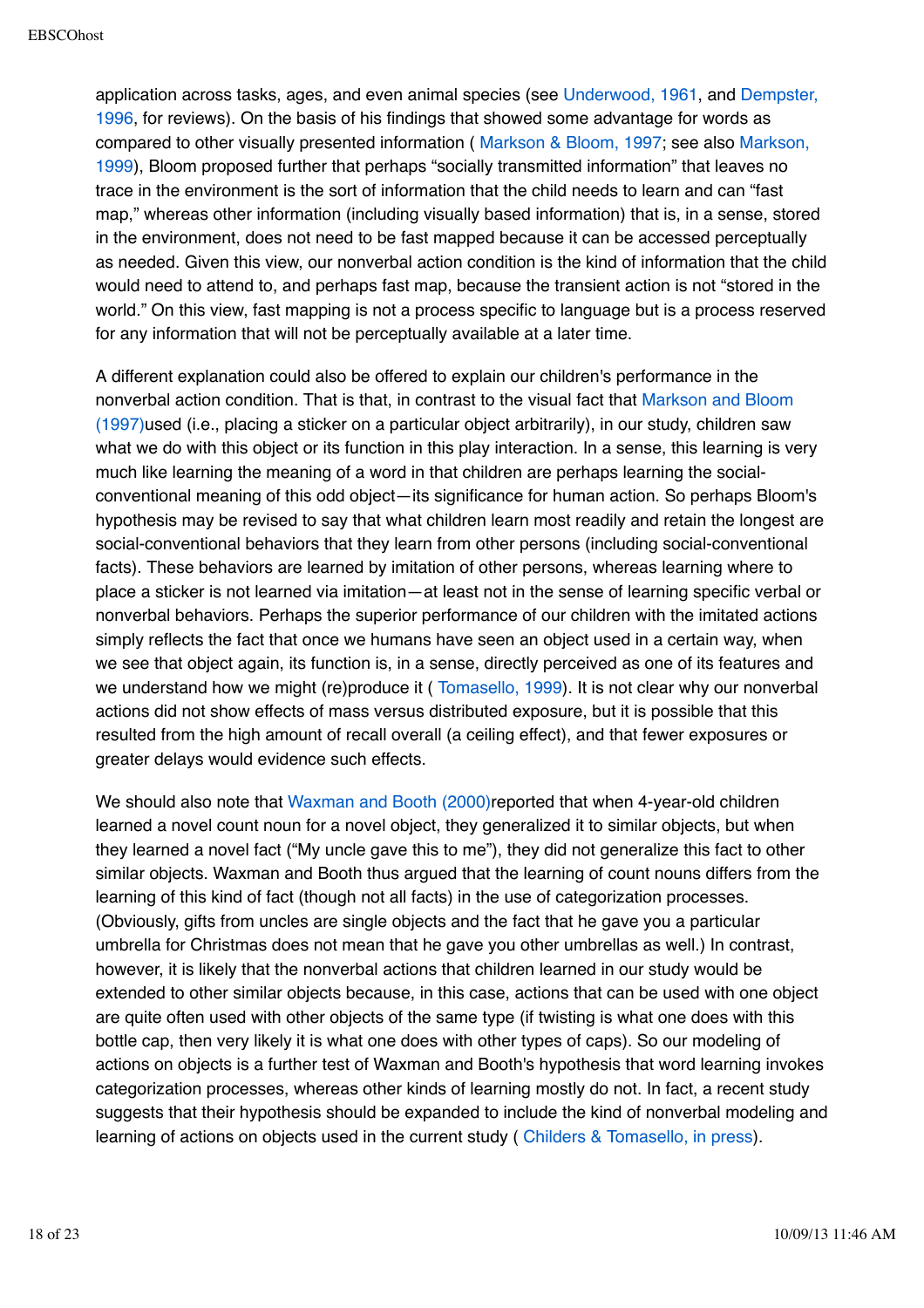Finally, our findings begin to provide some experimental support for the proposal that nouns are learned more easily than verbs ( Gentner, 1982; Gentner & Boroditsky, 2001). In the current study, the trend for both nouns and verbs was for children to be more likely to be able to produce the new word the more days they heard it, but they still produced three times as many nouns as verbs. On the other hand, we gave children in all three conditions the same type of comprehension and production tests, and these tests probably favored nouns. Thus, in future studies it may be useful to compare noun and verb learning (production) using tests that are differently tailored for the noun and verb items. As this was one of the first studies to experimentally compare nouns with verbs, we felt it was important to begin by administering the same kind of test for both word types. It is also possible that this finding holds only for Englishspeaking children, either because of the structure of the English language or because Englishspeaking 2-year-olds have more practice at noun than at verb learning. Learning may even work differently for different types of nouns or verbs; for example, relational or complex nouns like *father*or *pedestrian*may behave more like verbs, and change-of-state verbs like *give*or *clean*might be easier to learn than the characteristic actions we used in the current studies. Once again, these are all questions for further research, and each would contribute significantly to evaluating in more detail Gentner's (1982; Gentner & Boroditsky, 2001) specific hypothesis that nouns are easier to learn than verbs because their intended referents are more easily individuated cognitively—a finding that should hold across languages for basic level nouns and verbs, but which might show some differences within languages for different types of these words.

Learning words is part of a larger process of language acquisition. It relies on some general principles of primate, perhaps even mammalian, perception, learning, and cognition (e.g., auditory and visual discrimination, massed vs. distributed practice, categorization), and also on some processes of cultural learning unique to the human species, involving the reading of communicative intentions and the imitative learning of these and other intentional actions ( Tomasello, 1999). It is possible, in addition, that some aspects of language acquisition or word learning rely on domain-specific principles as well, but there are many domain-specific principles to consider and each must be investigated individually. The current study contributes to a growing body of literature (e.g., Hauser et al., 2001; Markson & Bloom, 1997; Ramus et al., 2000; Saffran et al., 1999, 2000) suggesting that many aspects of language acquisition —although perhaps not all—rely crucially on domain-general processes of human perception, learning, and cognition.

#### **Footnotes**

 $<sup>1</sup>$  Note that there was somewhat more variety in the verb constructions as compared with the</sup> noun frames. However, Leonard and Schwartz (1985)found a noun advantage even when noun and verb constructions were held constant.

#### **References**

Au, T. K., Dapretto, M., & Song, Y. ( 1994). Input vs. constraints: Early word acquisition in Korean and English. *Journal of Child Language*, *33*, 567– 582.

Bloom, P. ( 2000). *How children learn the meanings of words*. Cambridge, MA: MIT Press.

Carey, S., & Bartlett, E. ( 1978). Acquiring a single new word. *Papers and Reports on Child*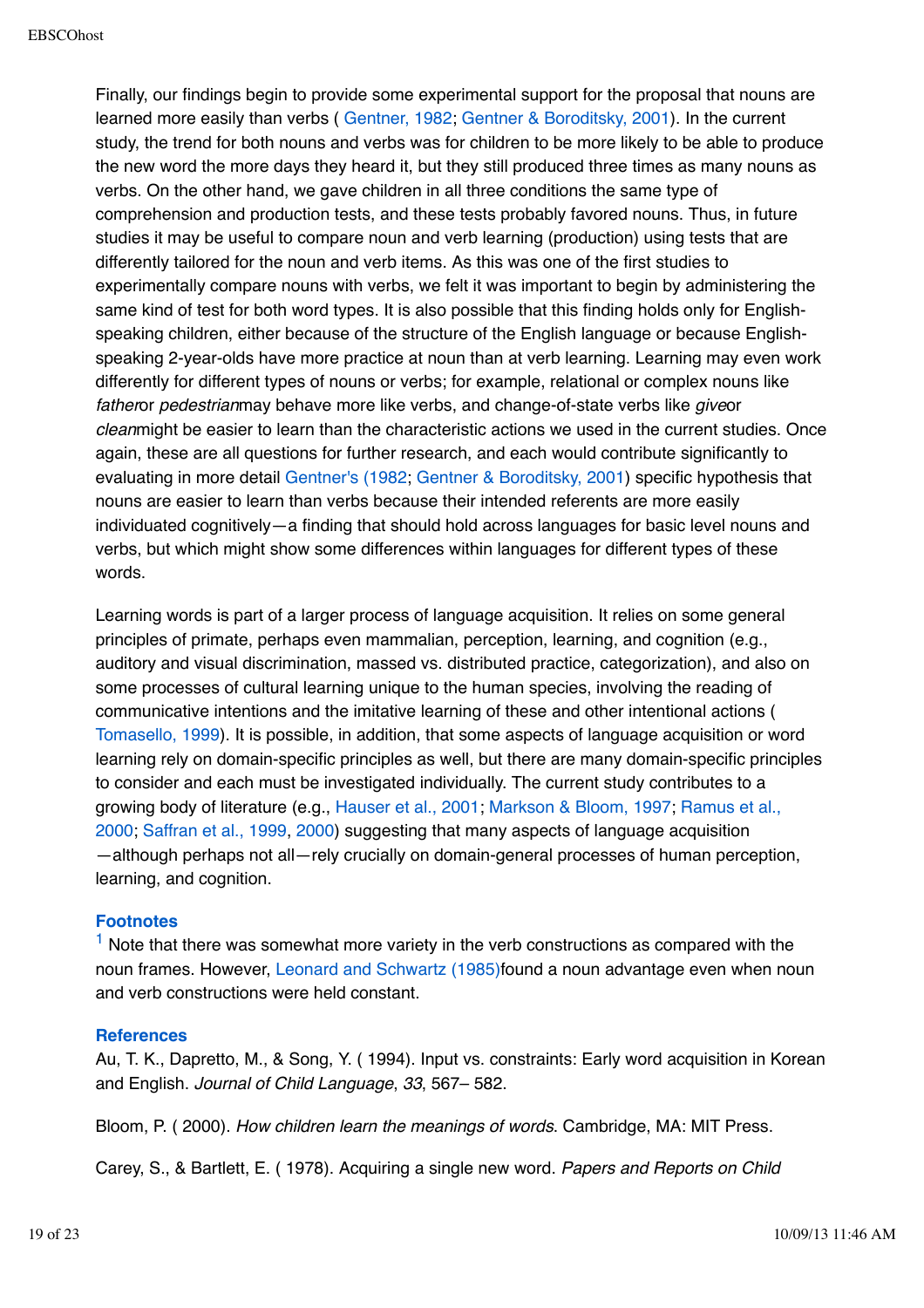*Language Development*, *15*, 17– 29.

Childers, J. B., & Tomasello, M. ( in press). Children extend both words and non-verbal actions to novel exemplars. *Developmental Science*.

Dempster, F. ( 1996). Distributing and managing the conditions of encoding and practice. In E.Bjork & R.Bjork ( Eds.) , *Handbook of perception and cognition* ( 2nd ed., (pp. 317– 344). New York: Academic Press.

Fenson, L., Dale, P., Reznick, S., Bates, E., Thal, D., & Pethick, S. ( 1994). Variability in early communicative development. *Monographs of the Society for Research in Child Development*, *59*( 5, Serial No. 242).

Fernald, A., & Morikawa, H. ( 1993). Common themes and cultural variation in Japanese and American mothers' speech to infants. *Child Development*, *64*, 637– 656.

Gentner, D. ( 1982). Why nouns are learned before verbs: Linguistic relativity versus natural partitioning. In S.Kuczaj ( Ed.) , *Language development* ( *Vol. 2*, (pp. 301– 334). Hillsdale, NJ: Erlbaum.

Gentner, D., & Boroditsky, L. ( 2001). Individuation, relativity and early word learning. In M.Bowerman & S.Levinson ( Eds.) , *Language acquisition and conceptual development* (pp. 215– 256). Cambridge, England: Cambridge University Press.

Goldfield, B. A. ( 1993). Noun bias in maternal speech to one-year-olds. *Journal of Child Language*, *20*, 85– 99.

Goldin-Meadow, S., Seligman, M., & Gelman, R. ( 1976). Language in the two-year-old. *Cognition*, *4*, 189– 202.

Golinkoff, R., Mervis, C., & Hirsh-Pasek, K. ( 1994). Early object labels: The case for a developmental lexical principles framework. *Journal of Child Language*, *21*, 125– 156.

Gopnik, A., & Choi, S. ( 1995). Names, relational words, and cognitive development in English and Korean speakers. In M.Tomasello & W.Merriman ( Eds.) , *Beyond names for things: Young children's acquisition of verbs* (pp. 63– 80). Hillsdale, NJ: Erlbaum.

Gopnik, A., & Meltzoff, A. ( 1997). *Words, thoughts and things*. Cambridge, MA: MIT Press.

Hart, B., & Risley, T. ( 1995). *Meaningful differences in the everyday experience of young American children*. Baltimore: Brookes.

Hauser, M., Newport, E., & Aslin, R. ( 2001). Segmentation of the speech stream in a nonhuman primate: Statistical learning in cotton-top tamarins. *Cognition*, *78*, B53– B64.

Heibeck, T., & Markman, E. ( 1987). Word learning in children: An examination of fast mapping. *Child Development*, *58*, 1021– 1034.

Hoff, E., & Naigles, L. ( 2002). How children use input to acquire a lexicon. *Child Development*,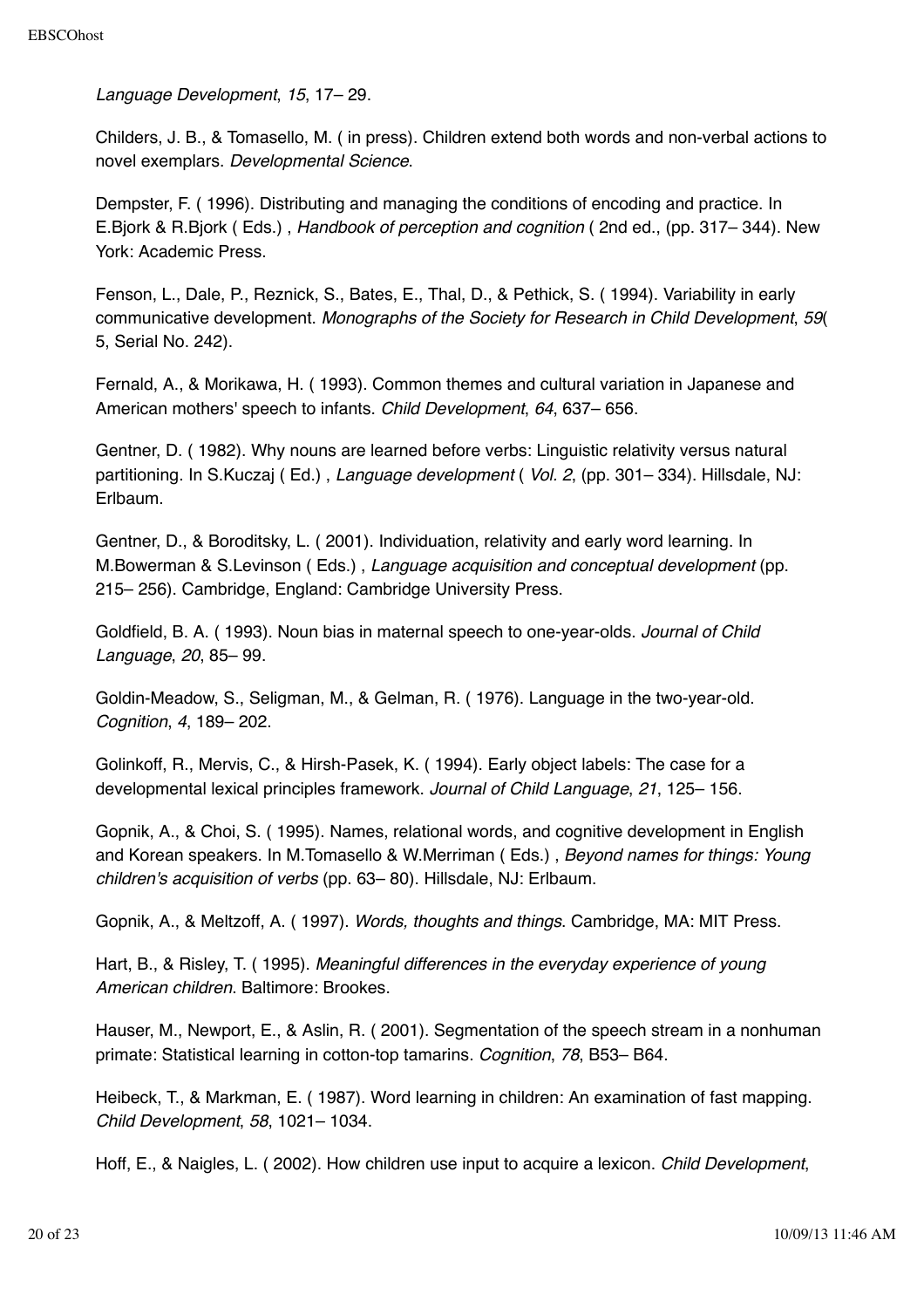*73*, 418– 433.

Huttenlocher, J., Haight, W., Bryk, A., Seltzer, M., & Lyons, J. ( 1991). Early vocabulary growth: Relation to language input and gender. *Developmental Psychology*, *27*, 236– 248.

Leonard, L. B., & Schwartz, R. G. ( 1985). Early linguistic development of children with specific language impairment. In K. E.Nelson ( Ed.) , *Children's language* ( *Vol. 5*, (pp. 291– 318). Hillsdale, NJ: Erlbaum.

Markson, L. ( 1999). *Mechanisms of word learning in children*.Unpublished doctoral dissertation, University of Arizona.

Markson, L., & Bloom, P. ( 1997). Evidence against a dedicated system for word learning in children. *Nature*, *385*, 813– 815.

Nelson, K. E., & Bonvillian, J. D. ( 1978). Early language development: Conceptual growth and related processes between 2 and 4 years of age. In K. E.Nelson ( Ed.) , *Children's language* ( *Vol. 1*, (pp. 467– 556). New York: Gardner Press.

Oviatt, S. ( 1980). The emerging ability to comprehend language. *Child Development*, *51*, 97– 106.

Ramus, F., Hauser, M., Miller, C., Morris, D., & Mehler, J. ( 2000). Language discrimination by human newborns and by cotton-top tamarin monkeys. *Science*, *288*, 349– 352.

Rice, M. ( 1990). Preschooler's QUIL: Quick incidental learning of words. In G.Conti-Ramsden & C.Snow ( Eds.) , *Children's language* ( *Vol. 7*, (pp. 171– 195). Hillsdale, NJ: Erlbaum.

Rovee-Collier, C. ( 1995). Time windows in cognitive development. *Developmental Psychology*, *31*, 147– 169.

Saffran, J., Johnson, E., Aslin, R., & Newport, E. ( 1999). Statistical learning of tome sequences by human infants and adults. *Cognition*, *70*, 27– 52.

Saffran, J., Loman, M., & Robertson, R. ( 2000). Infant memory for musical experiences. *Cognition*, *77*, B15– B23.

Schwartz, R. G., & Leonard, L. B. ( 1984). Words, objects, and actions in early lexical acquisition. *Journal of Speech and Hearing Research*, *27*, 119– 127.

Schwartz, R., & Terrell, B. ( 1983). The role of input frequency in lexical acquisition. *Journal of Child Language*, *10*, 57– 66.

Smiley, P., & Huttenlocher, J. ( 1995). Conceptual development and the child's early words for events, objects, and persons. In M.Tomasello & W.Merriman ( Eds.) , *Beyond names for things: Young children's acquisition of verbs* (pp. 21– 61). Hillsdale, NJ: Erlbaum.

Tardif, T. ( 1996). Nouns are not always learned before verbs: Evidence from Mandarin speakers' early vocabularies. *Developmental Psychology*, *32*, 492– 504.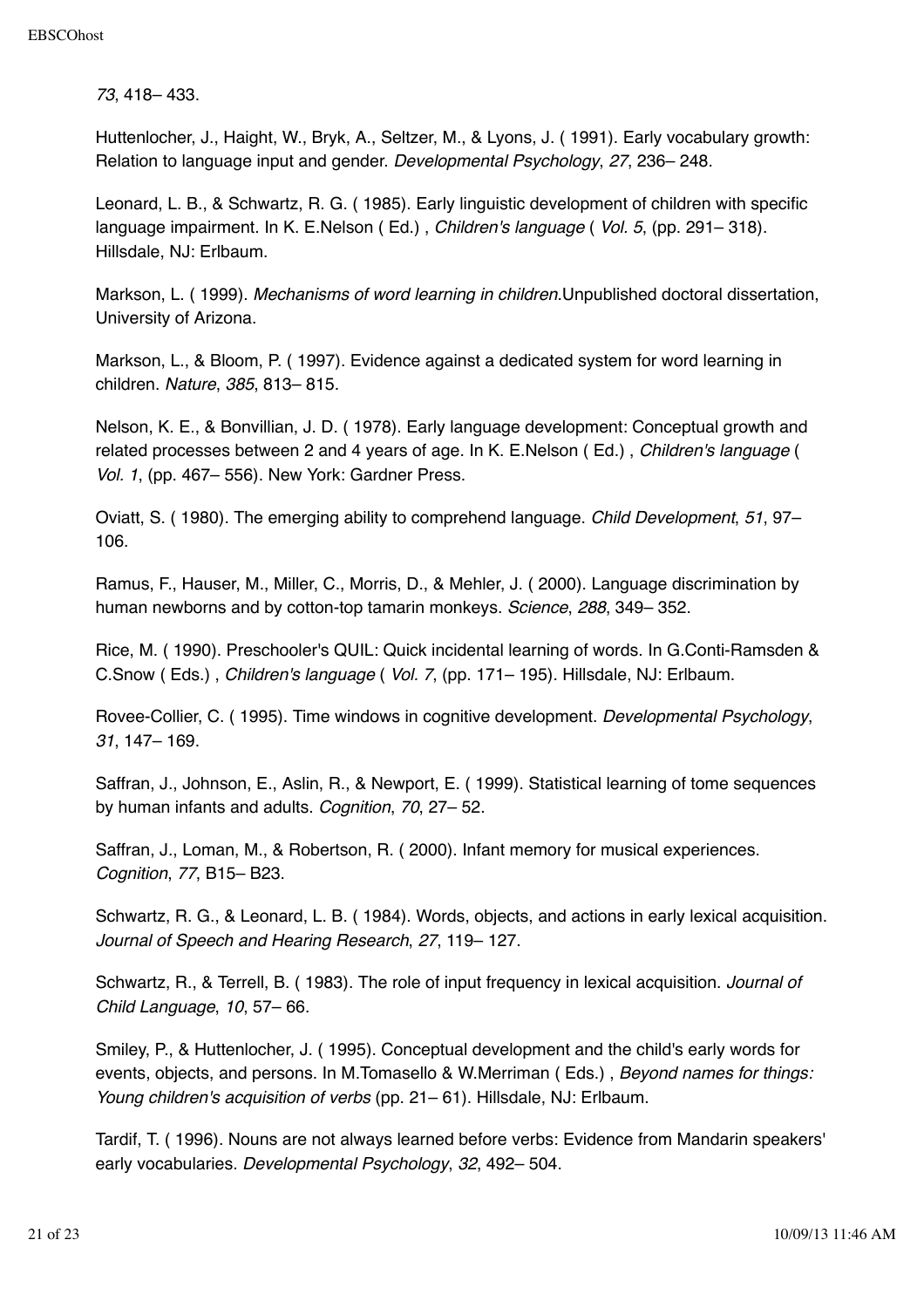Tardif, T., Gelman, S. A., & Xu, F. ( 1999). Putting the noun bias in context: A comparison of English and Mandarin. *Child Development*, *70*, 620– 635.

Tardif, T., Shatz, M., & Naigles, L. ( 1997). Caregiver speech and children's use of nouns versus verbs: A comparison of English, Italian and Mandarin. *Journal of Child Language*, *24*, 535– 565.

Tomasello, M. ( 1999). The cultural ecology of young children's interactions with objects and artifacts. In E.Winograd, R.Fivush, & W.Hirst ( Eds.) , *Ecological approaches to cognition: Essays in honor of Ulric Neisser* (pp. 153– 170). Hillsdale, NJ: Erlbaum.

Tomasello, M. ( 2000). Perceiving intentions and learning words in the second year of life. In M.Bowerman & S.Levinson ( Eds.) , *Language acquisition and conceptual development* (pp. 132– 158). Cambridge, England: Cambridge University Press.

Tomasello, M., & Akhtar, N. ( 1995). Two-year-olds use pragmatic cues to differentiate reference to objects and actions. *Cognitive Development*, *10*, 201– 224.

Underwood, B. ( 1961). Ten years of massed practice on distributed practice. *Psychological Review*, *68*, 229– 247.

Waxman, S., & Booth, A. ( 2000). Principles that are invoked in the acquisition of words, but not facts. *Cognition*, *77*, B33– B43.

Wells, G. ( 1981). *Learning through interaction*. Cambridge, England: Cambridge University Press.

Woodward, A., Markman, E., & Fitzsimmons, C. ( 1994). Rapid word learning in 13- and 18-month olds. *Developmental Psychology*, *30*, 533– 566.

# **APPENDICES**

**APPENDIX A: Materials for Studies 1 and 2**